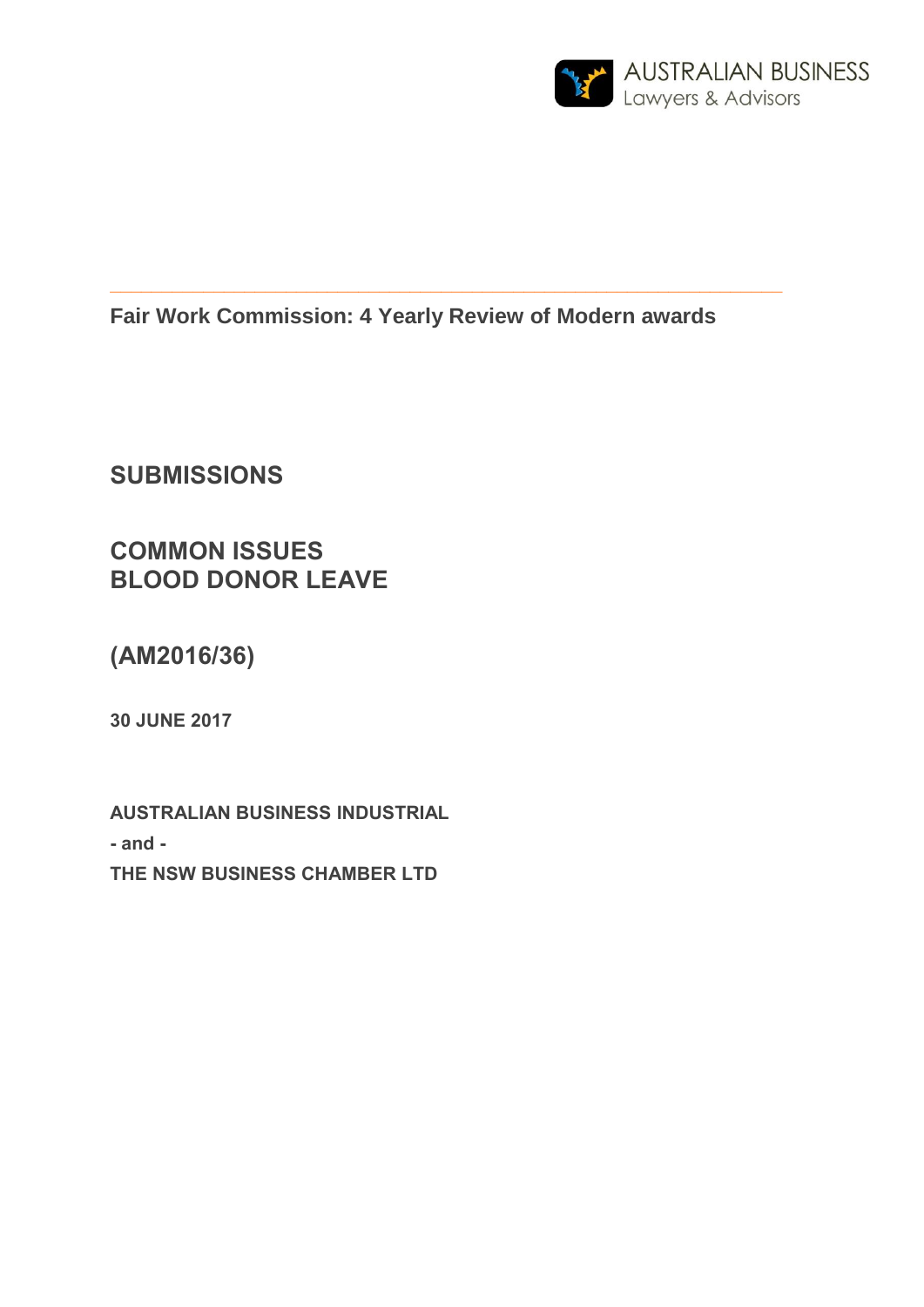## **1. BACKGROUND**

- 1.1 These submissions are filed on behalf of Australian Business Industrial (**ABI**) and the NSW Business Chamber Ltd (**NSWBC**) and relate to the Shop, Distributive and Allied Employees' Association application for the inclusion of Blood Donor Leave (**BDL**) into five modern awards:
	- (a) *General Retail Industry Award 2010* (**Retail Award**);
	- (b) *Fast Food Industry Award 2010* (**Fast Food Award**);
	- (c) *Pharmacy Industry Award 2010* (**Pharmacy Award**);
	- (d) *Hair and Beauty Industry Award 2010* (**Hair and Beauty Award**); and
	- (e) *Mannequins and Models Award 2010* (**Models Award**).

(collectively, the **Awards**).

- 1.2 ABI is a registered organisation under the *Fair Work (Registered Organisations) Act 2009* (Cth) and has approximately 4,200 members.
- 1.3 NSWBC is a recognised State registered association pursuant to Schedule 2 of the *Fair Work (Registered Organisation) Act 2009* (Cth) and has over 18,000 members.
- 1.4 ABI and NSWBC each has a material interest in the 4 Yearly Review of Modern awards given that both entities represent numerous employers who are covered by the Awards.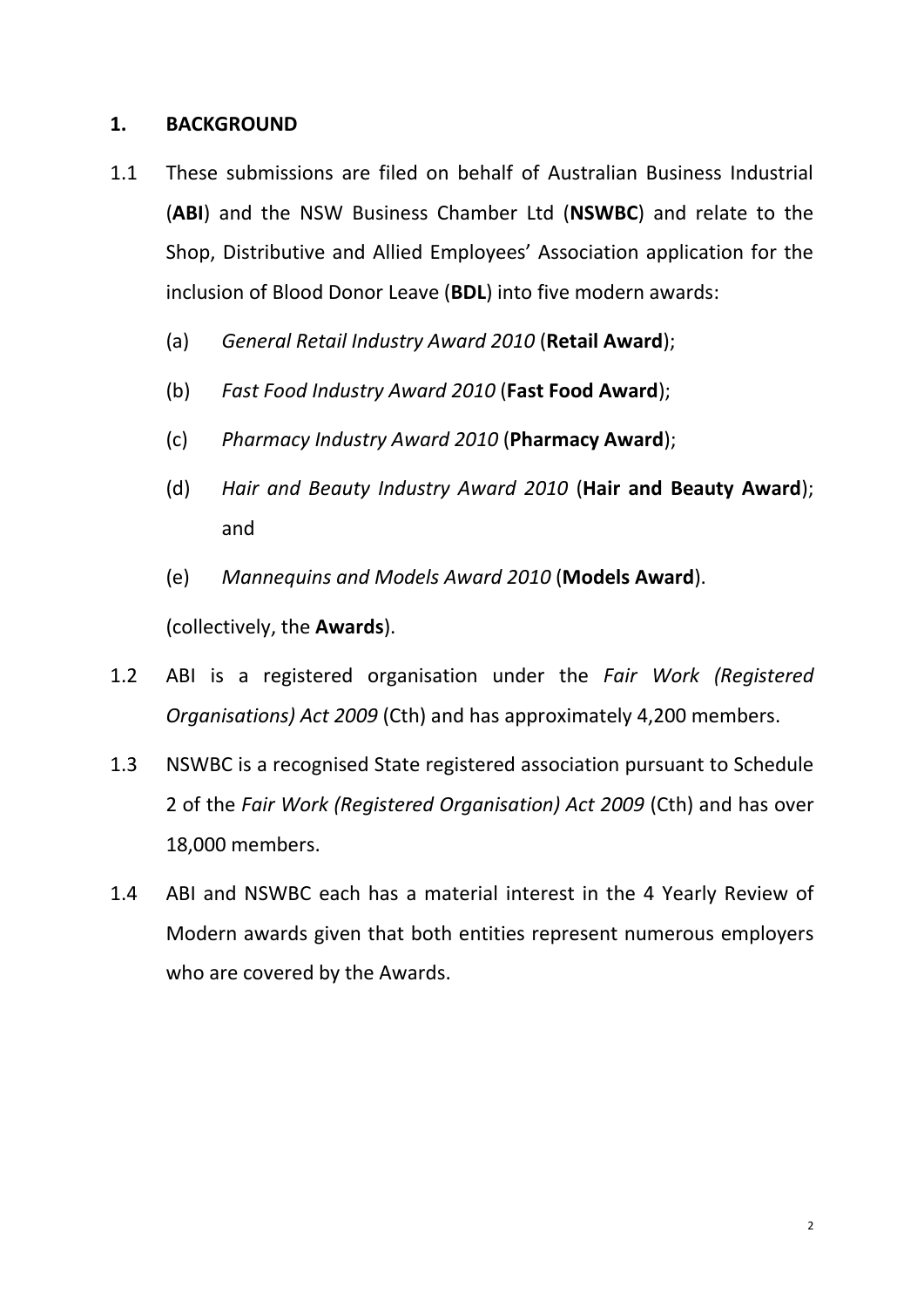### **2. NEW FORM OF LEAVE**

- 2.1 As a matter of general policy, ABI and the NSW Business Chamber supports the charitable act of donating blood and recognises its importance in society.
- 2.2 However, there is a distinction between the benevolent or charitable actions of people who choose to donate blood, and the creation of an entirely new form of leave for employees as part of a fair and relevant minimum safety net of terms and conditions.
- 2.3 The creation of a new form of leave in five modern awards would be a wholly undesirable outcome.
- 2.4 Although ABI and NSWBC submit that BDL is not necessary in the statutory sense for inclusion in these five awards, it is not without relevance the ACTU did not see BDL as *necessary* for inclusion in modern awards at large and has not made an application.
- 2.5 There is nothing special in the five industries' covered by these Awards and whilst not supported as a general proposition, as a matter of logic, the subject of a new form of leave, including any BDL, is more aptly achieved by legislative reform and amendment to the *Fair Work Act 2009*  (**FW Act**) and the National Employment Standards (**NES**) contained within it.
- 2.6 Employers already provide a substantial amount of leave benefits to employees: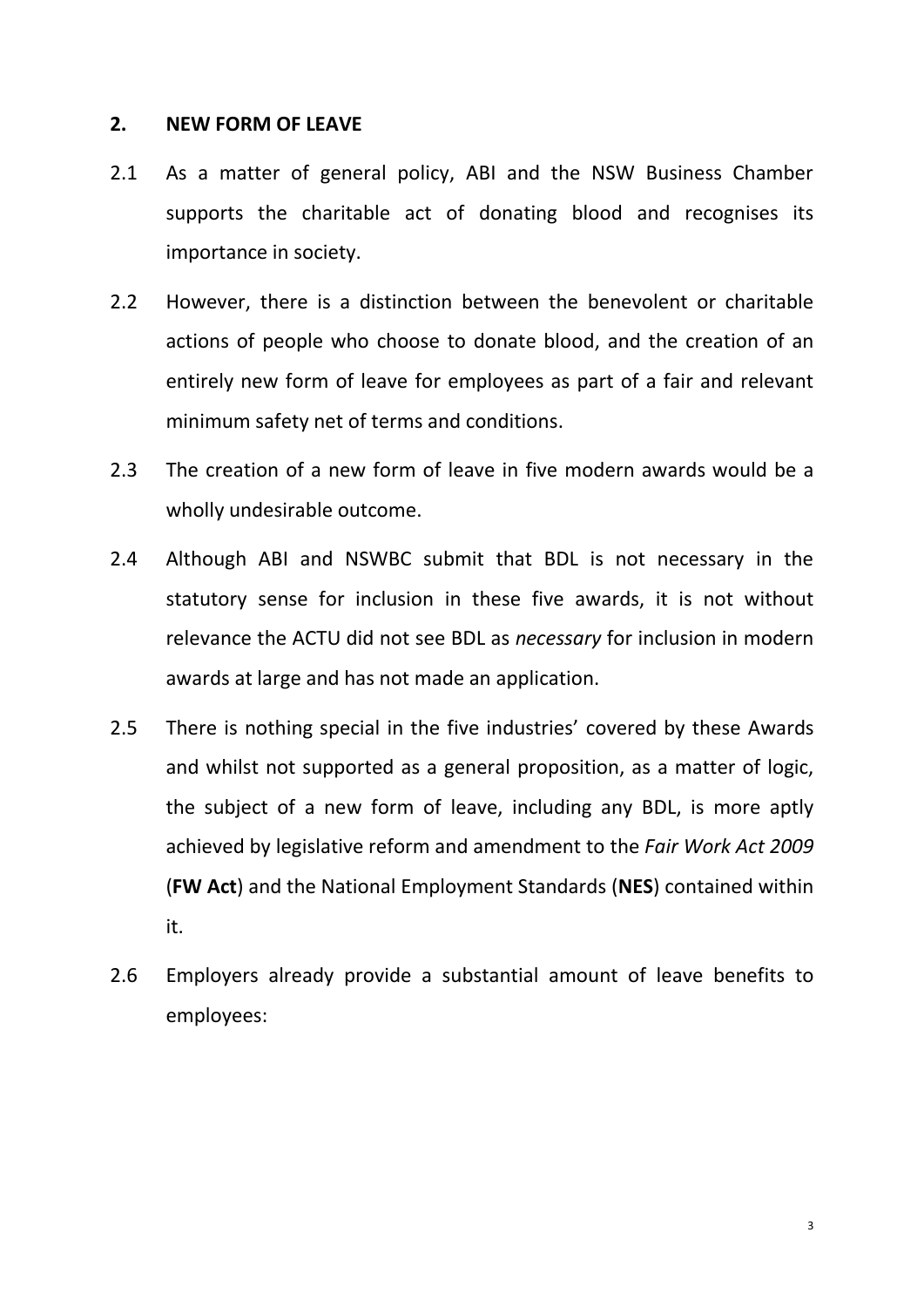| <b>Type</b>                                | <b>Relevant</b><br>Legislation                             | <b>Entitlement</b>                                                            | Paid/Unpaid                            |
|--------------------------------------------|------------------------------------------------------------|-------------------------------------------------------------------------------|----------------------------------------|
| <b>Annual Leave</b>                        | <b>FW Act</b>                                              | 20 days per year                                                              | Paid                                   |
| Personal/Carer's<br>Leave                  | <b>FW Act</b>                                              | 10- days per<br>year                                                          | Paid                                   |
| Compassionate<br><b>Leave</b>              | <b>FW Act</b>                                              | 2 days per<br>occasion                                                        | Permanent<br>(Paid)<br>Casual (Unpaid) |
| <b>Long Service</b><br>Leave               | See Table A Below                                          |                                                                               | Paid                                   |
| <b>Unpaid</b><br>Personal/Carer's<br>Leave | <b>FW Act</b>                                              | 2 days per<br>occasion                                                        | Unpaid                                 |
| <b>Community</b><br><b>Service Leave</b>   | <b>FW Act</b>                                              | Unlimited                                                                     | Unpaid except<br>for jury duty         |
| <b>Public Holidays</b>                     | FW Act, State<br>based<br>legislation and<br>Modern awards | 8 under the FW<br>Act plus<br>additional State<br>specific public<br>holidays | Paid                                   |

- 2.7 The addition of another head of leave into five awards is undesirable when set against the operation of the overall scheme.
- 2.8 There are a great number of possible charitable causes for which new forms of leave could be proposed, including fundraising, campaigning, organ donation, or other broad volunteering actions.
- 2.9 There does not appear to be any determinative basis for the Commission to elevate one form of charitable action over another, and it would not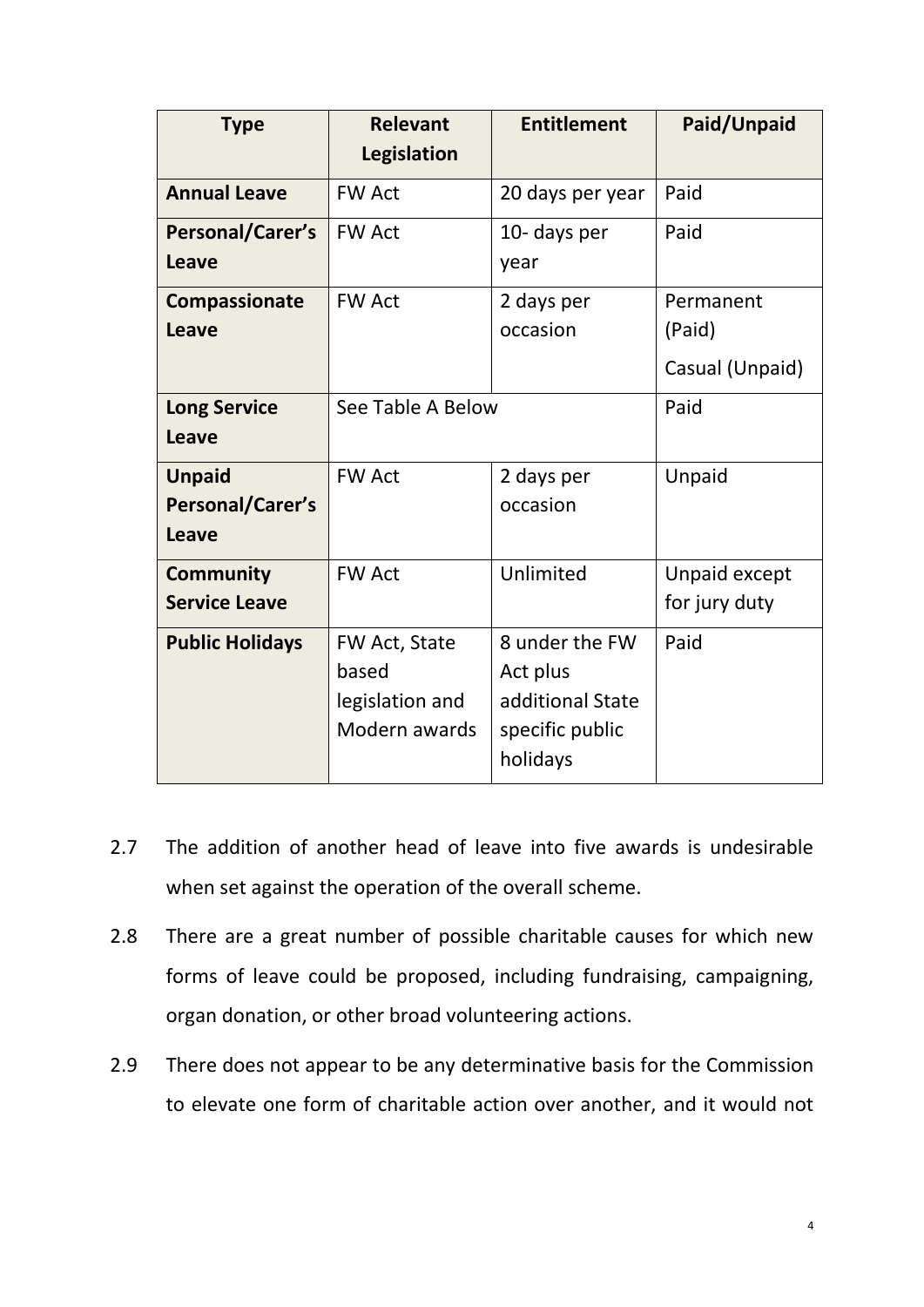be difficult to identify a floodgates situation in the event BDL is granted in five awards.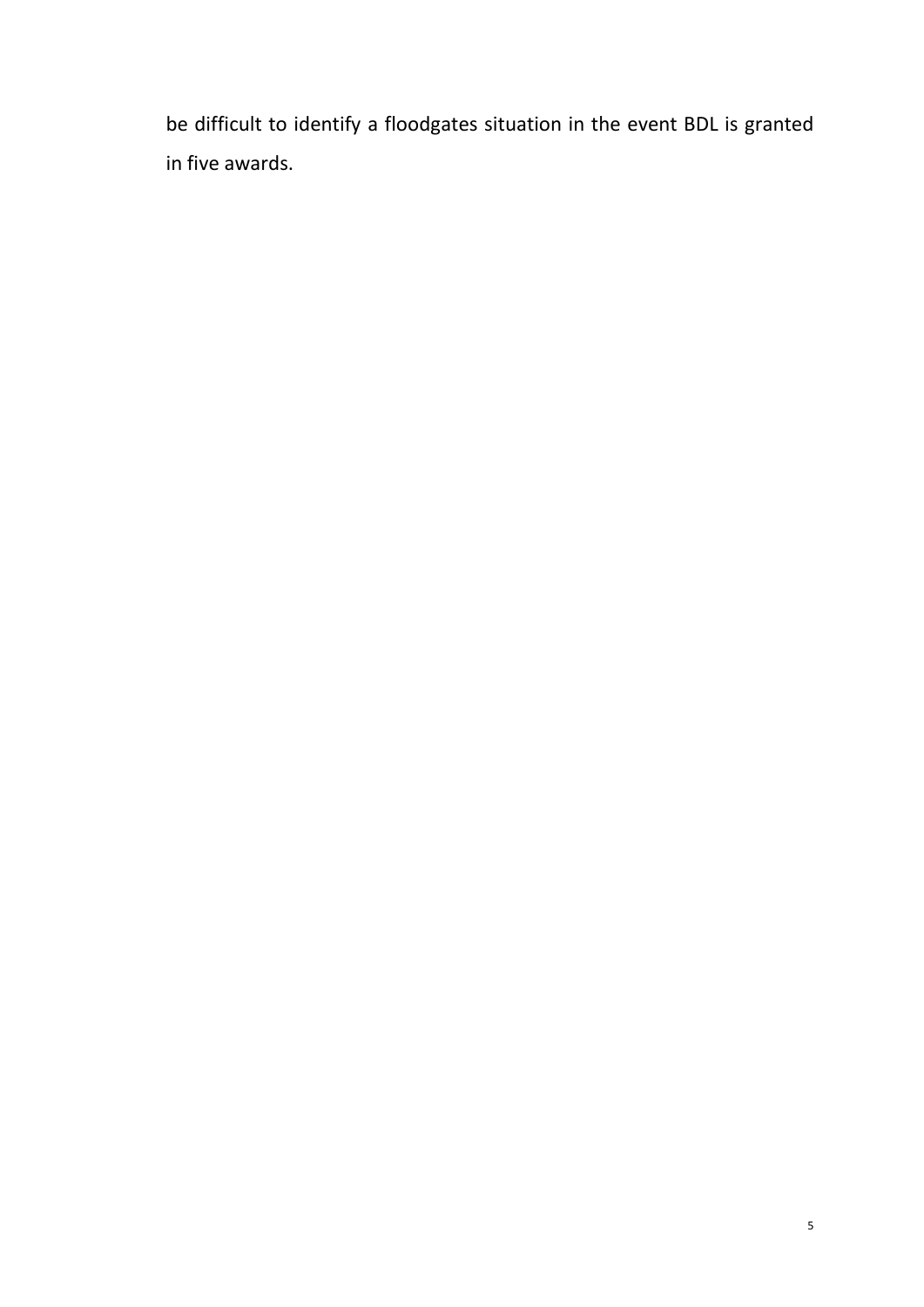### **3. AWARD MODERNISATION AND BLOOD DONOR LEAVE**

- 3.1 The SDA submissions contend the Commission should be satisfied that the history of a limited number of State and federal instruments which contained BDL provides a legitimate basis for the Commission to conclude that BDL should now be included in the Awards.
- 3.2 Such a position is misconceived as the history of pre-modern awards is no longer a relevant consideration in the 4 Yearly Review of Modern Awards.
- 3.3 Of course, during the Award Modernisation process, the Awards that are the subject of this claim were each given close consideration by industrial parties and the Full Bench of the Australian Industrial Relations Commission.
- 3.4 It was at this time that the SDA and any other industrial party had ample opportunity to agitate for the inclusion of BDL on the basis of the history of pre-modern industrial awards.
- 3.5 It is evident from a review of the material filed, transcripts and decisions issued during the Award Modernisation proceedings that very little attention was given to BDL by the SDA, or other parties.
- 3.6 The Full Bench did not consider the inclusion of BDL as *necessary* in any of the Awards. BDL does not appear in any transcript relating to the Awards during the Award Modernisation process, nor is it referred to in any of the Full Bench decisions or statements in respect of the Awards.
- 3.7 The only reference to BDL in the course of the Award Modernisation proceedings in respect of the Awards was its inclusion as a specific clause in the SDA draft "Retail Industry Award" filed on 11 August 2008.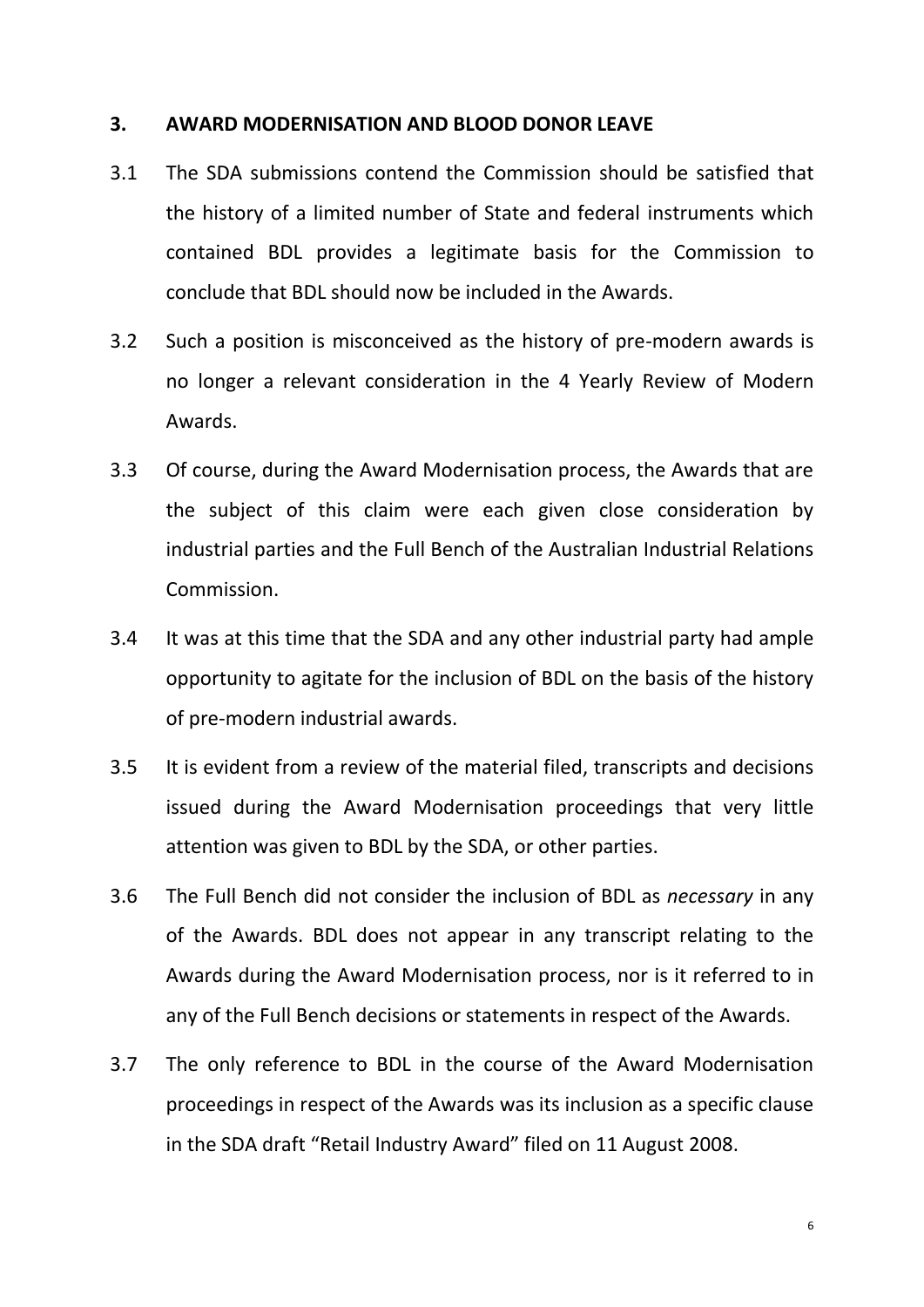- 3.8 Ultimately BDL did not make it into the General Retail Industry Award 2010 and the SDA, or other industrial parties did not appear to cavil or make any submissions on the subject. Although not a matter the Commission is to take into account, this casts doubt on the industrial necessity for such leave.
- 3.9 Of the antecedent awards referrable to this application, only the *Quick Service Food Outlets (QSFO'S) Award - State 2004* contained any reference to BDL:

## *"7.7 BLOOD DONOR LEAVE*

*7.7.1 A full-time or part-time employee who is absent during ordinary working hours for the purpose of donating blood, will not suffer any deduction of pay, including any allowances and penalty payments the employee would have received had they been at work, up to a maximum of 2 hours on each occasion and subject to a maximum of 4 separate absences each calendar year.* 

*7.7.2 An employee must attempt to donate blood outside working time. If that is not possible, the employee must arrange for such leave to be taken on a day suitable to the Manager and be as close as possible to the beginning or end of the ordinary working hours.* 

*7.7.3 The employee must first provide proof of attendance, and of the duration, to the satisfaction of the Manager.* 

*7.7.4 The employee must notify their Manager as soon as possible, of the date and time upon which they are requesting to take such leave."*

3.10 This clause was inserted by industrial agreement and contains similar provisions to the proposed clause advanced by the SDA. Clause 7.7.2 above is of vital importance to the operation of the provision and essentially provides that before any taking of BDL an employee was required to first attempt to do so outside working time. No such qualification is provided by the SDA in the present application.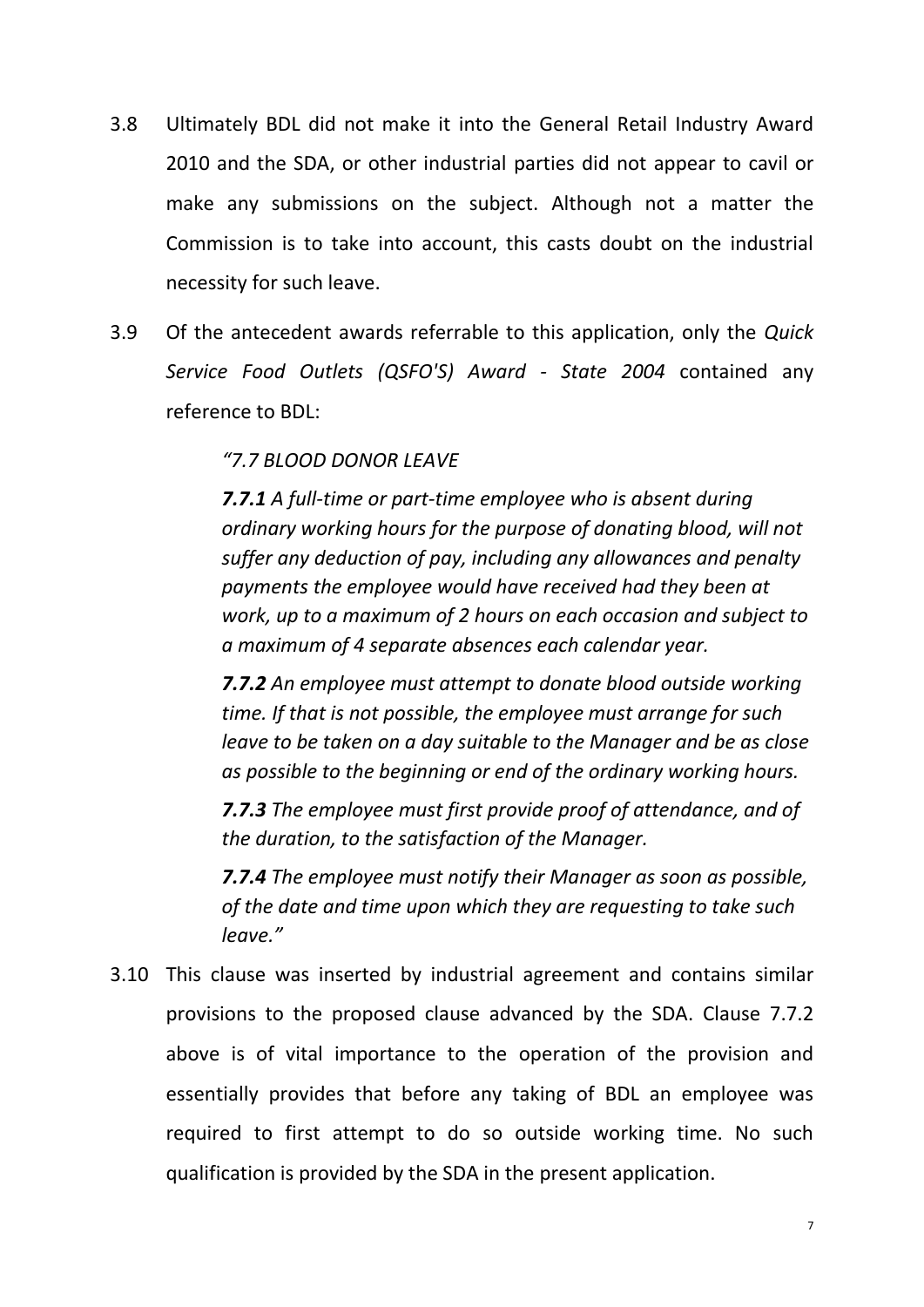- 3.11 Nevertheless, the inclusion of BDL in one pre-reform instrument was not replicated in the supervening modern award and does not bear any relevance to whether the proposal in this application meets the modern awards objective.
- 3.12 The predecessor instruments referenced by the SDA included a form of BDL only by agreement between industrial parties. There is no suggestion that the industrial agreements would have satisfied the modern awards objective.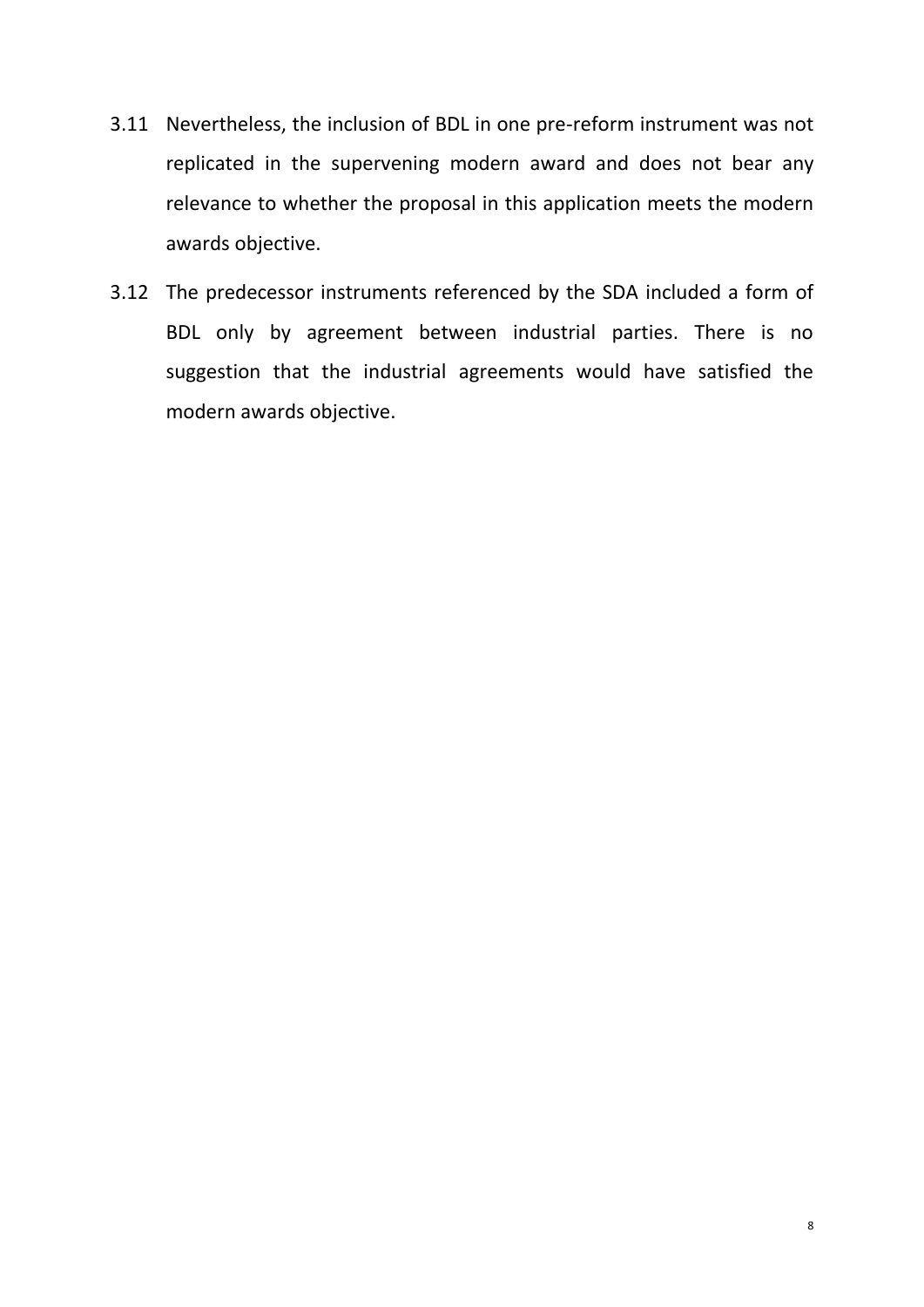### **4. PRELIMINARY ISSUES DECISION**

- 4.1 The Preliminary Issues Decision dealt with the legislative framework applicable to the 4 Yearly Review.
- 4.2 The Preliminary Issues Decision concluded that the Commission is obliged to ensure that modern awards, together with the NES, provide a fair and relevant minimum safety net of terms and conditions.
- 4.3 When considering any variation, the Commission must be focused to ensure that any new version of the safety net is consistent with the modern awards objective.
- 4.4 If the variation is a "significant change", such as in the case of the present application for the insertion of an entirely new head of leave for BDL, the Full Bench held:

*"...it must be supported by a submission which addresses the relevant legislative provisions and be accompanied by probative evidence properly directed to demonstrating the facts supporting the proposed variation."*<sup>1</sup>

4.5 If an application in the 4 Yearly Review involves and affects multiple modern awards, each variation sought stands alone and each must be evaluated on its merits including whether the variations sought meet the modern awards objective. 2

 $^1$  Preliminary Issues Decision [2014] FWCFB 1788 at [23].

 $^2$  Preliminary Issues Decision [2014] 1788 at [60]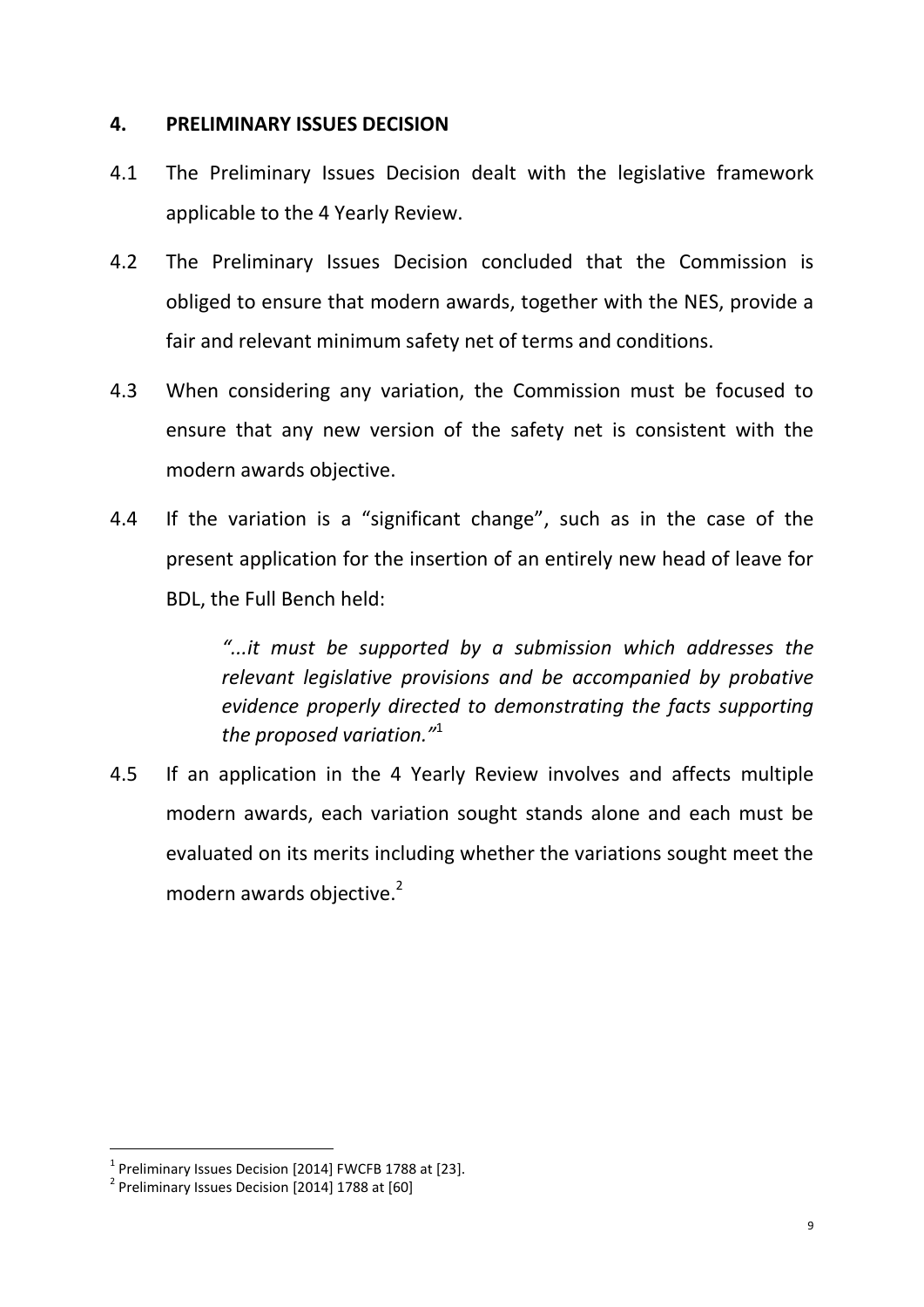### **5. SDA EVIDENCE**

- 5.1 There is limited evidence of probative value advanced in the application by the SDA to warrant amendment of the Awards on the basis that the Awards in their current form do not meet the Modern awards objective unless BDL forms part of the minimum safety net.
- 5.2 By way of summary, the SDA evidence provides evidence of a limited number of propositions:
	- (a) blood donation is a community benefit;
	- (b) a number of pre-modern instruments provided for BDL where agreement had been reached between industrial parties (this is no basis for concluding BDL is necessary to meet the modern awards objective);
	- (c) a small number of enterprise agreements concerning the operation of large, well known and generally nationwide Australian businesses, many of which are publically listed or are owned by a listed parent company, contain a BDL provision of one form or another;
	- (d) a small number of employees employed pursuant to these large company's enterprise agreements are pleased they are able to donate blood;
	- (e) a small number of employees who are employed in workplaces covered by the Awards may be unable to donate blood because of particular circumstances, including:
		- (i) the unavailability of weekend donation in some areas outside metropolitan areas;

10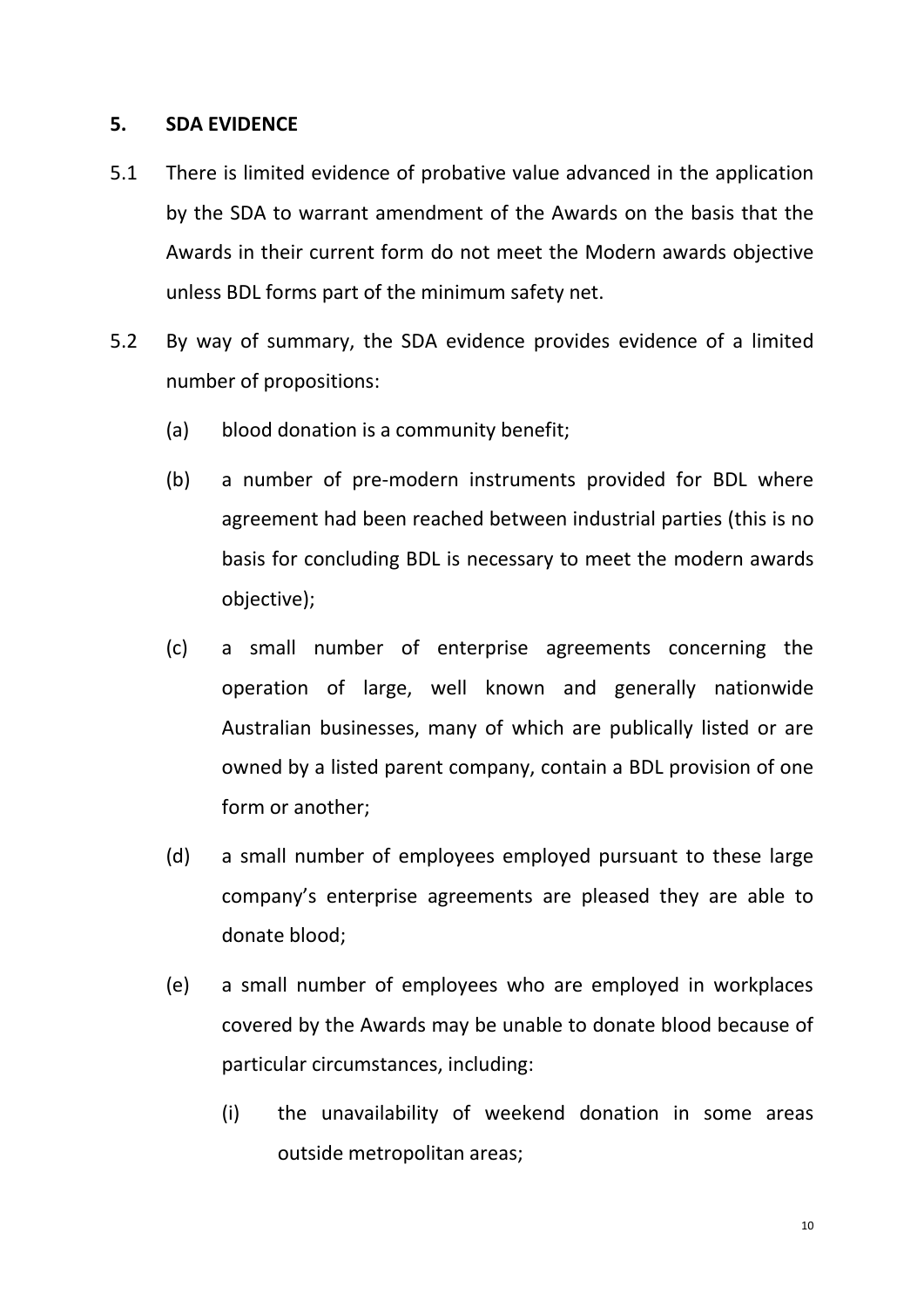- (ii) particular caring responsibilities for members of the family or household with illnesses;
- (iii) caring responsibilities for children; and
- (iv) an employee who would like to play amateur cricket with his local team.
- 5.3 The SDA evidence is not wide-ranging or quantitative and cannot be good or sufficient evidence to suggest that the small numbers of employees who have provided affidavits are a representative sample of employees employed in the industries covered by the Awards who are blood donors.
- 5.4 The evidence is not sufficient to demonstrate the need for *"significant change"* in the sense contemplated by the Full Bench in the Preliminary Issues Decision.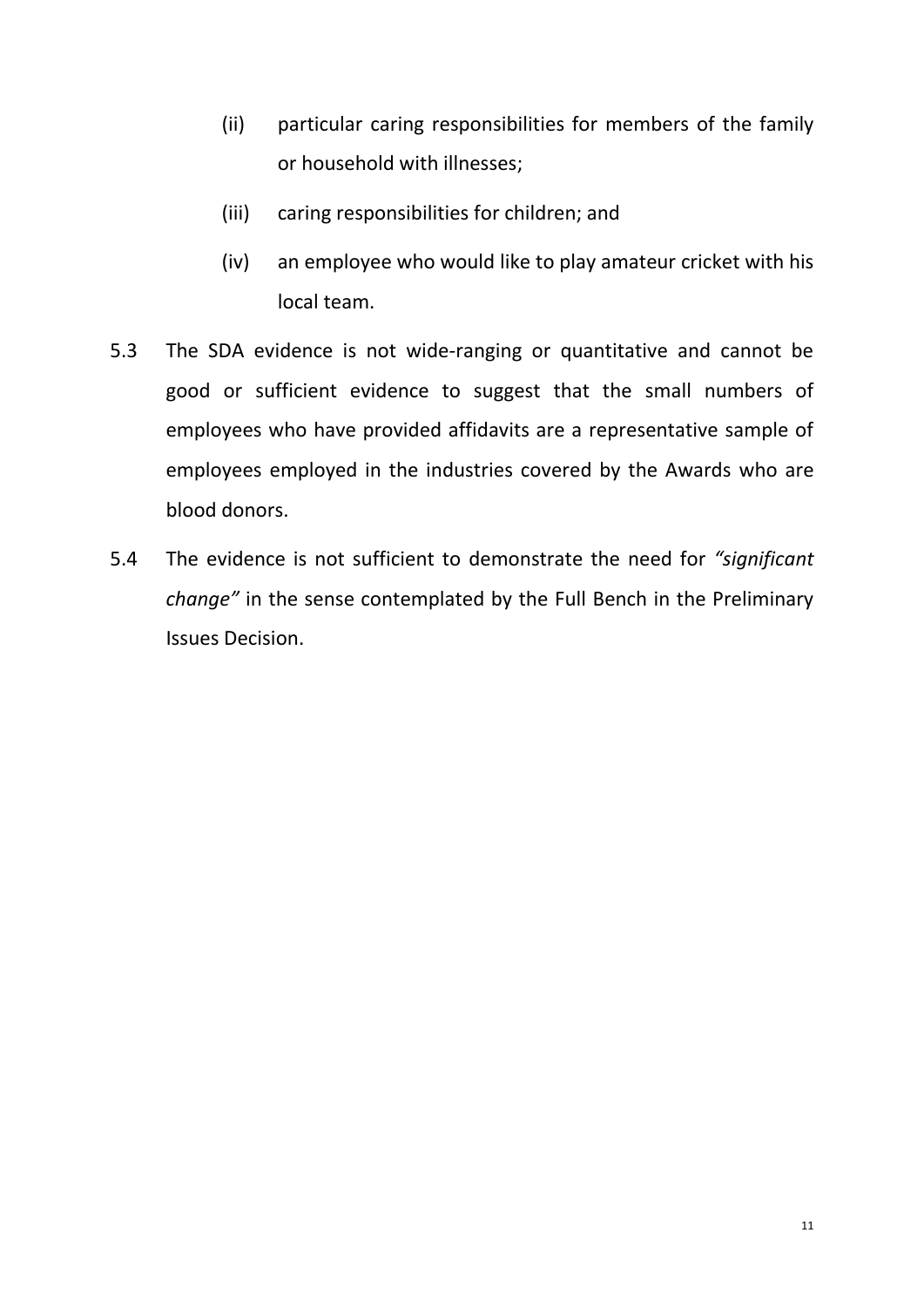### **6. MODERN AWARDS OBJECTIVE**

- 6.1 The point at which to start for the proper consideration of this matter is the modern awards objective.
- 6.2 It is implicit in each of the Awards that are the subject to this claim that they *prima facie* met the modern awards objective at the time they were  $m$ ade $^3$
- 6.3 Therefore in order to be successful, the SDA is required to displace the status quo, and to demonstrate that the inclusion of BDL in the Awards is *necessary* to achieve the balance described at section 134(1) of the FW Act.
- 6.4 Section 134(1) of the FW Act sets out the modern awards objective. The objective requires that modern awards together with the National Employment Standards provide a "fair and relevant minimum safety net" of terms and conditions.
- 6.5 What is "fair and relevant" is a contextual consideration and will vary from Award to Award and industry to industry and is conditioned by the requirement to take into account the matters set out in section 134(1)(a) - (h) of the FW Act.
- 6.6 There is no specific definition of a "safety net" in the FW Act, however the Macquarie Dictionary defines the words<sup>4</sup> separately to provide employees with a foundation that provides *"...the least quantity or*  amount possible...allowable<sup>"5</sup> to ensure employees are "secure from *liability to harm, injury, danger or risk"*.

 $^3$  Preliminary Issues Decision [2014] FWCFB 1788 at [24].

<sup>4</sup> Macquarie Dictionary, Third Edition, *safety, safe* - p.1025, *net* p. 769.

<sup>5</sup> Macquarie Dictionary, Third Edition, *minimum -* p. 727.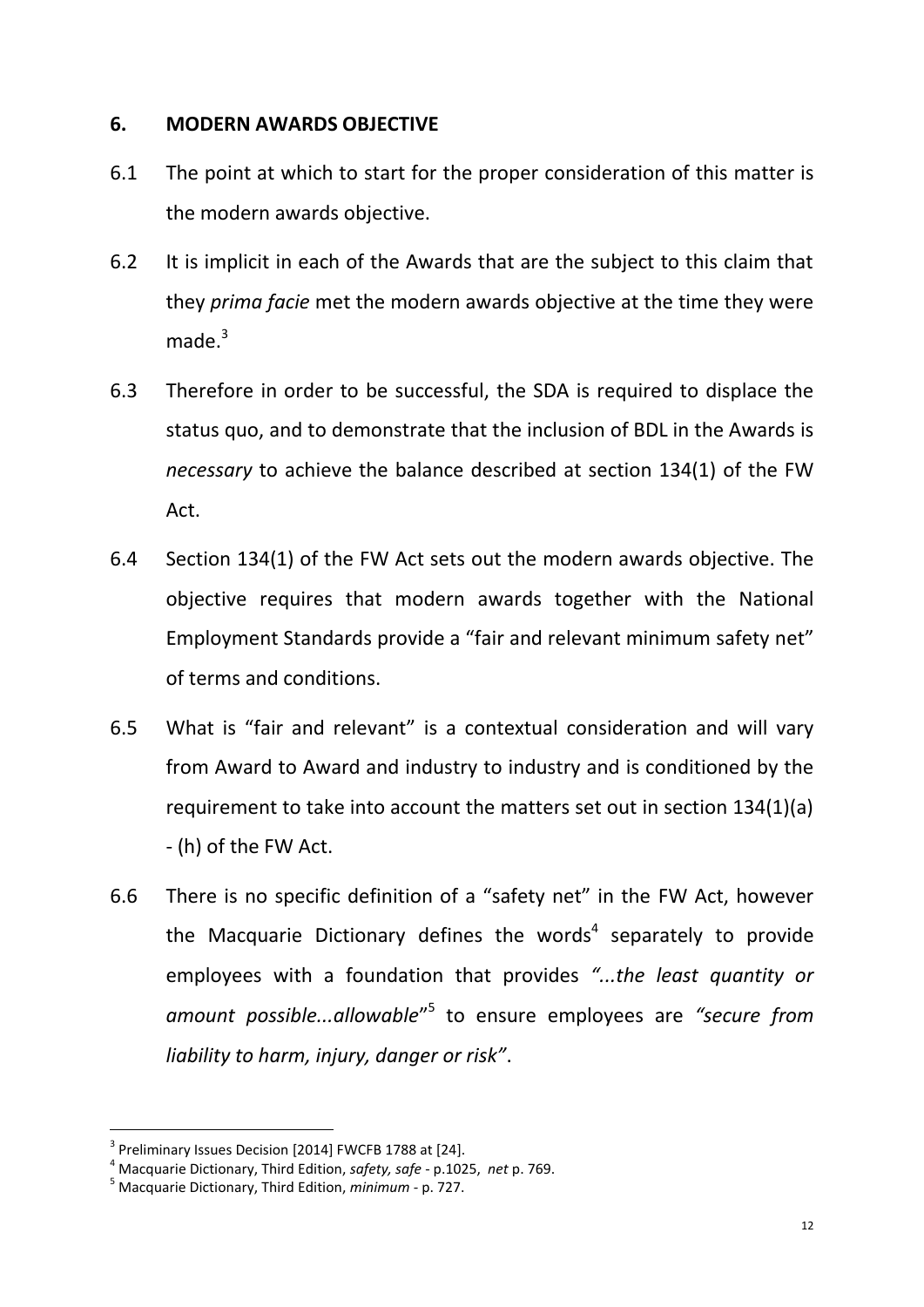- 6.7 The addition of the term "minimum" serves to emphasise that the employees are protected with a foundation that provides a floor of employment conditions.
- 6.8 Section 138 of the FW Act provides an overarching principle that in setting out to achieve the modern awards objective:

*"...a modern award may include terms it permitted to include, and must include terms that it is required to include, only to the extent necessary..."*

- 6.9 Section 138 effectively limits the content of a modern award "only to the extent necessary" to achieve the modern awards objective and the minimum wages objective. That is, the Commission can only include terms in a modern award to the extent necessary to create a fair and relevant minimum set of terms and conditions that secure employees from harm, danger or risk.
- 6.10 Once this minimum foundation or floor is created, section 138 effectively restrains the Commission when exercising Modern award powers from going any further irrespective of what historically would be called the general industrial merits of the case.
- 6.11 In addition the Commission cannot vary a modern award if to do so would take the award below the minimum safety net.
- 6.12 This construction of section 138 (and related sections) is consistent with the Objects of the Act and also the overall scheme of the Act which sets a minimum safety net which is overlaid by a comprehensive enterprise bargaining regime.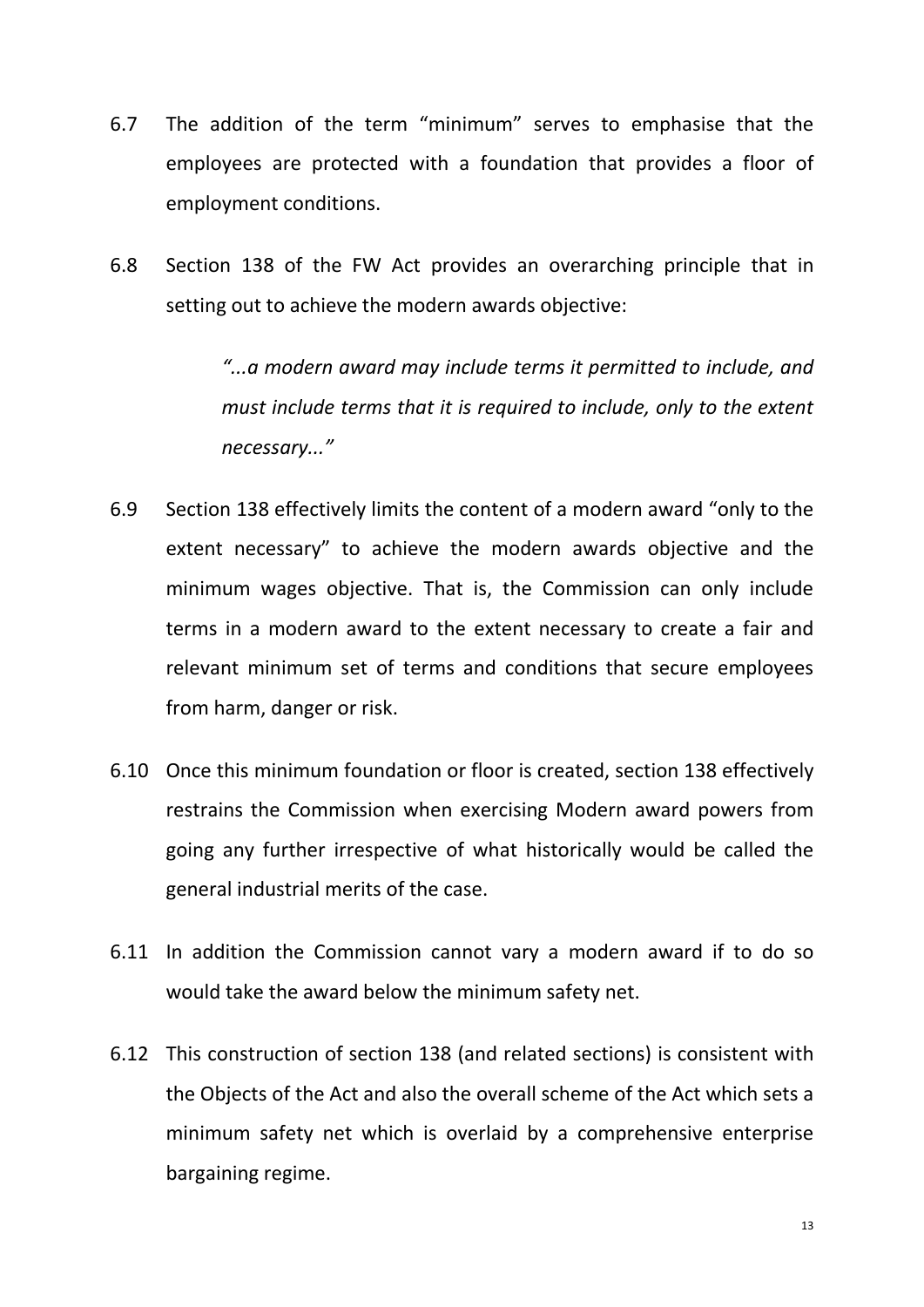- 6.13 There is a distinction between what is necessary to achieve the modern awards objective and what is merely desirable for reasons that have nothing to do with the modern awards objective.
- 6.14 The Federal Court in *Shop, Distributive and Allied Employees Association v National Retail Association (No 2)<sup>6</sup>* [22](https://www.fwc.gov.au/documents/decisionssigned/html/2014fwcfb1788.htm#P237_30345) Tracey J held in respect to s.157(1) of the FW Act:

*"...in reaching my conclusion on this ground I have not overlooked the SDA's subsidiary contention that a distinction must be drawn between that which is necessary and that which is desirable. That which is necessary must be done. That which is desirable does not carry the same imperative for action.."*

- 6.15 The Full Bench in the Preliminary Issues Decision referred with approval to *SDA v NRA (No. 2)* confirming that the distinction is relevant in the consideration of section 138.<sup>7</sup>
- 6.16 At its highest the submissions and evidence advanced by SDA demonstrates that the inclusion of BDL is merely *desirable* or something that would be "nice to have" for charitable ends. In our clients' submission there is certainly not enough evidence in this matter filed by the moving party to warrant the insertion of BDL into the Awards for the reason that it meets the modern awards objective.
- 6.17 Crucially, the SDA have not demonstrated that the act of donating blood is anything more than a charitable action and that it would be useful if more did so.

<sup>6</sup> (2012) 205 FCR 227

<sup>7</sup> FWCFB 1788 at [37] to [39].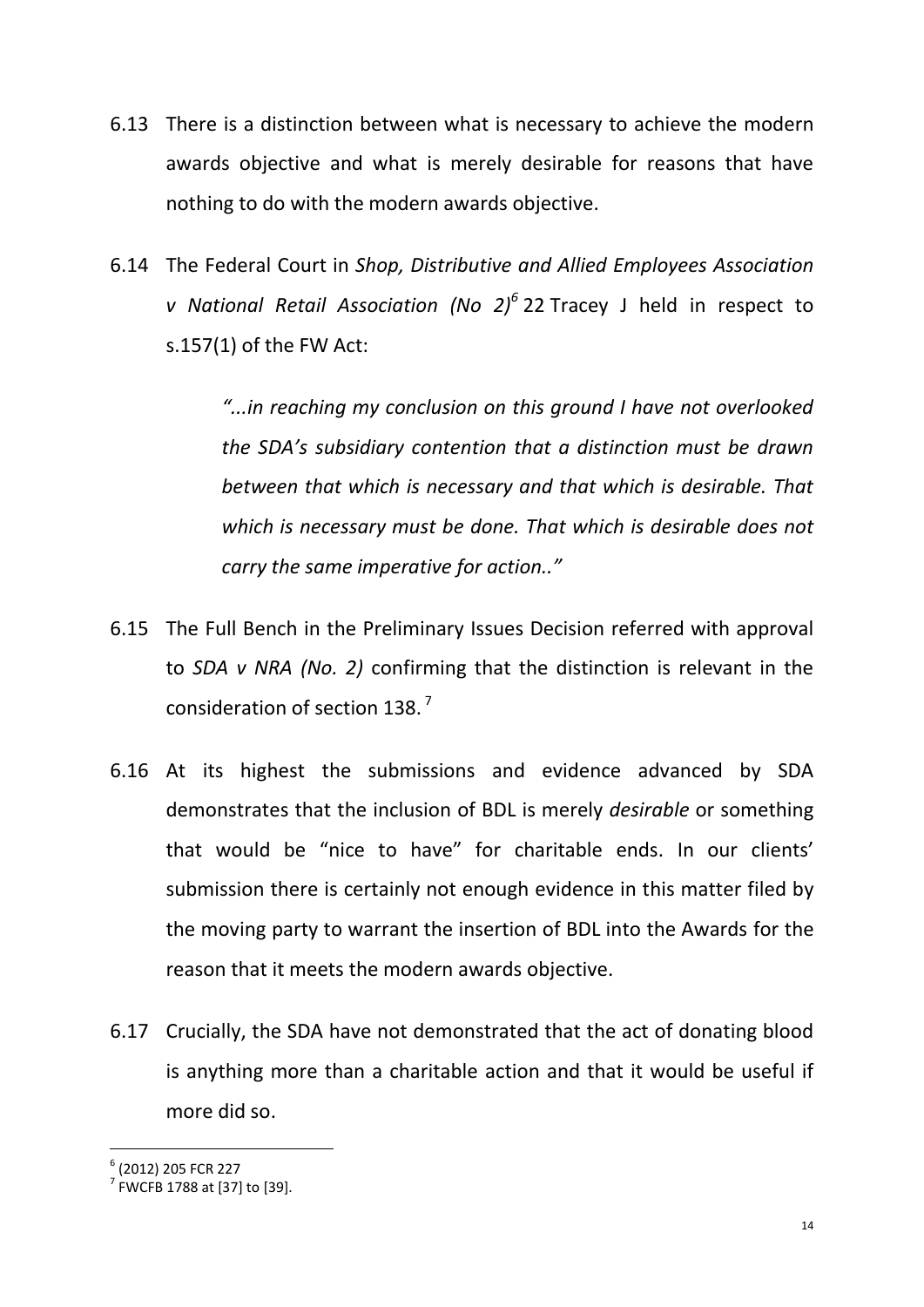6.18 A failure to include BDL in the Awards (the status quo) would not result in a failure to protect employees from danger or harm, or a failure to provide a fair and relevant safety net. The Awards, in the form they are at the moment, meet the modern awards objective.

#### *Section 134 Considerations*

- 6.19 In arriving at this fair and relevant minimum safety net, the Commission is to *"take into account"* those matters set out in section 134(1)(a)-(h) of the FW Act.
- 6.20 The phrase *"take into account"* has a relationship with similar phrases such as *"consider"* and *"have regard to"*.
- 6.21 The significance of the stated matters in section 134(1)(a)-(h) inclusive will depend upon their context and the Commission is required to conduct a weighing exercise with regard to the considerations.
- 6.22 The particular weight to be given in relation to the matter is for the decision-maker to determine, provided that the consideration of the matter is genuine.
- 6.23 The fact that a decision-maker is directed to take into account certain matters does not preclude consideration of other factors thought to be relevant.
- 6.24 The various provisions of section 134(1) of the FW Act provide a set of quite different requirements. Some of the limbs are written in terms of the 'need' to do something, while others are not. The degree to which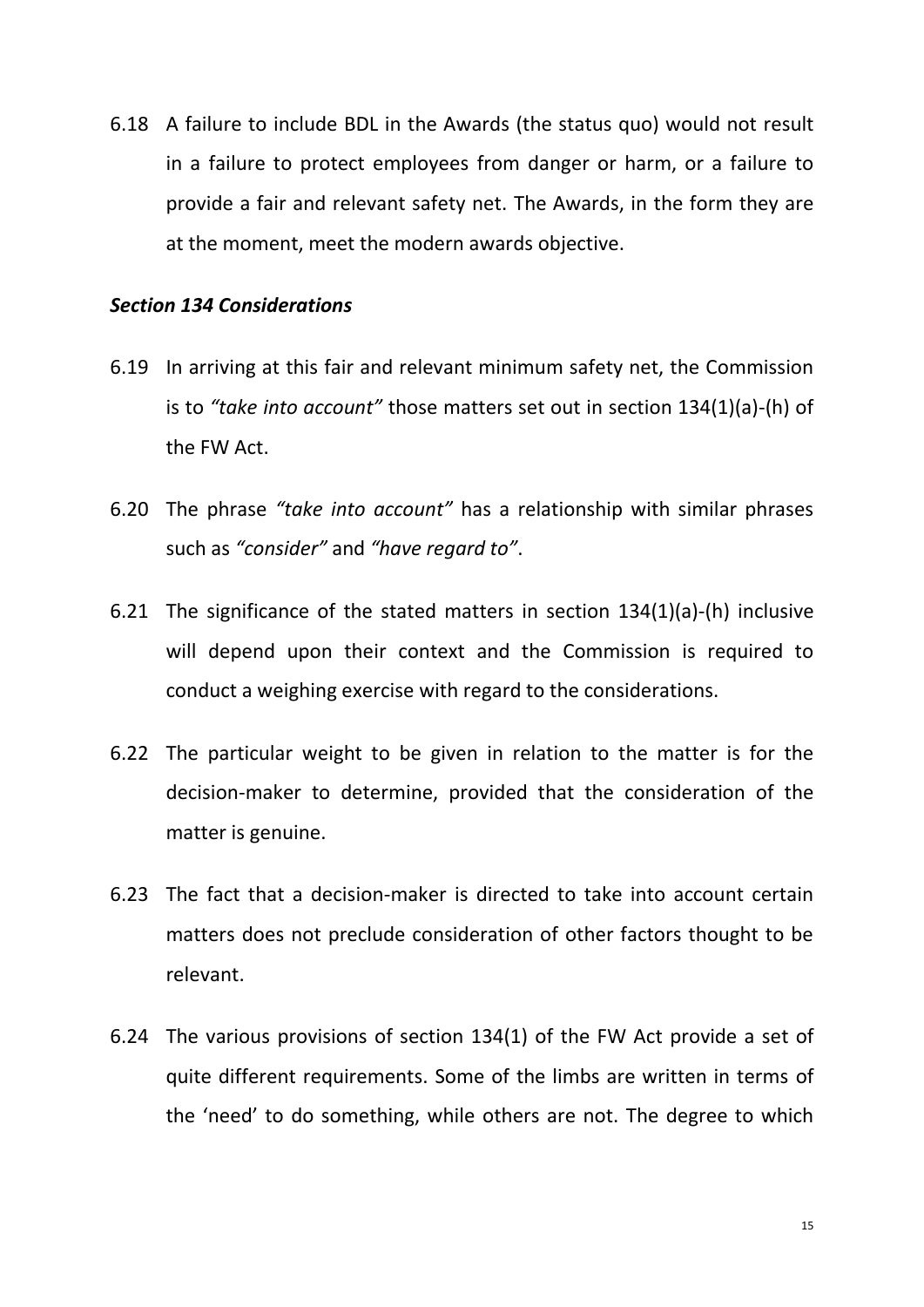the Commission is moved in relation to these 'needs' is qualified using different phrases:

- (a) *"encourage";*
- (b) *"promote"*;
- (c) *"provide*"; and
- (d) *"ensure"*.
- 6.25 In addition, some of the provisions are focused on the impact of a possible exercise of power.
- 6.26 Turning to the specific requirements of section 134(1) considerations in the context of the proposal to include BDL in the Awards:

## Section134(1)(a) Relative living standards and needs of low paid

- 6.27 Section 134(1)(a) is set out somewhat differently from other limbs (except perhaps 134(1)(e)). It requires consideration of 'relative living standards' and the 'needs of the low paid' generally.
- 6.28 'Relative living standards' and the 'needs of the low paid' are related but not identical considerations.
- 6.29 The Commission has made a number of observations about the phrase 'relative living standards' including that central to the examination of relative living standards is the extent to which low paid workers are able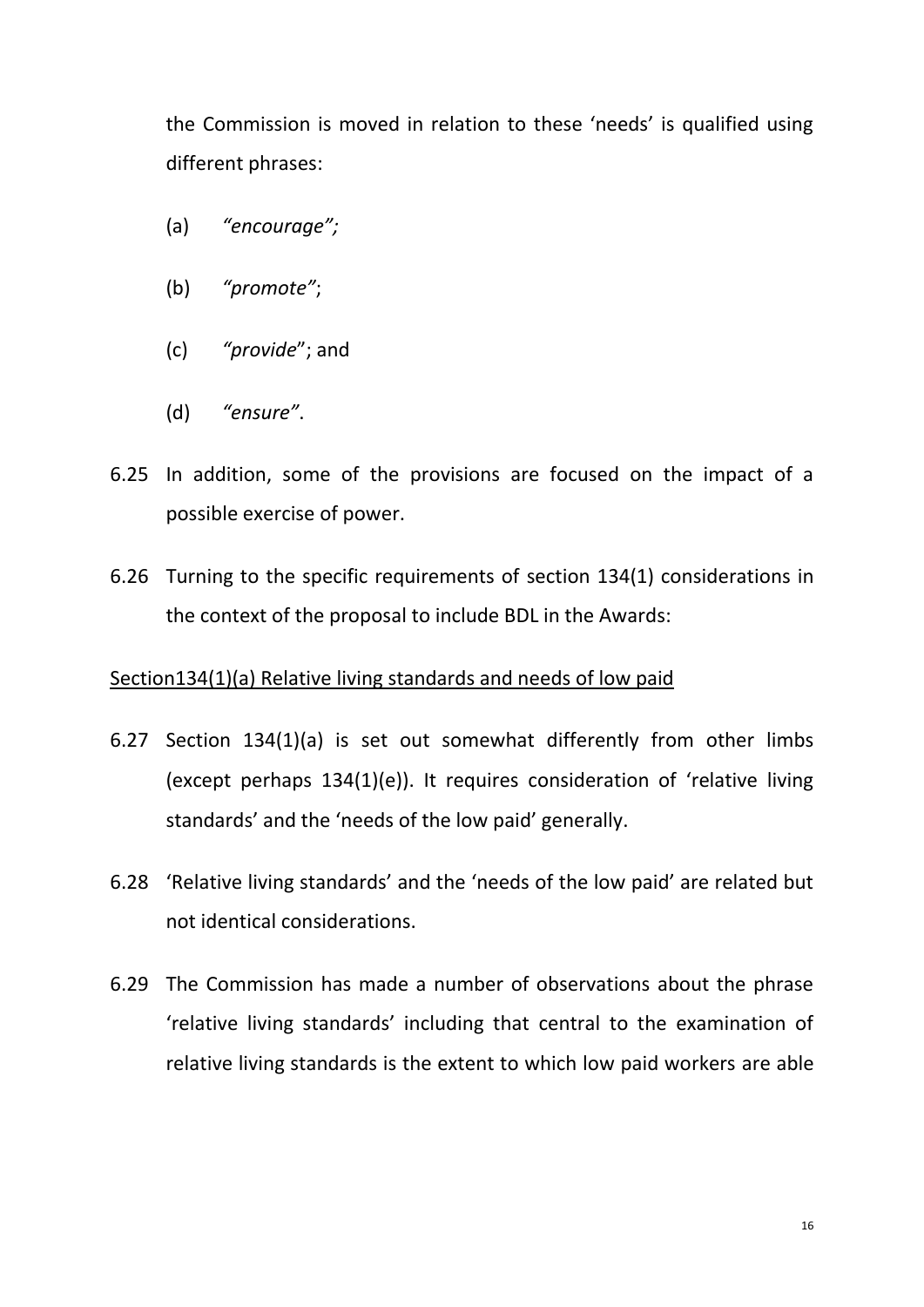to purchase the essentials for a decent standard of living and to engage in community life.<sup>8</sup>

- 6.30 Employees' relative living standards are also affected by the level of wages an employee earns, hours they work, household circumstances and tax transfer payments.
- 6.31 In order to be successful in this application, it is not enough for the moving party to simply demonstrate the employees the subject of the claim are low paid.
- 6.32 The SDA submit that those who are covered by the Awards:
	- (a) are low paid;
	- (b) in the General Retail Industry are likely to:
		- (i) work on a casual or part time basis less than 35 hours per week;
		- (ii) work set rosters with eight hour shifts;
	- (c) in the Fast Food Industry are overwhelmingly likely to:
		- (i) work between 1 to 24 hours per week;
		- (ii) be aged between 14 to 24 years of age; and
		- (iii) work on a casual or part time basis.
	- (d) in the Pharmacy Industry in retail are likely to:

 $^8$  Annual Wage Review 4 June 2013 FWCFB 3500 at [302].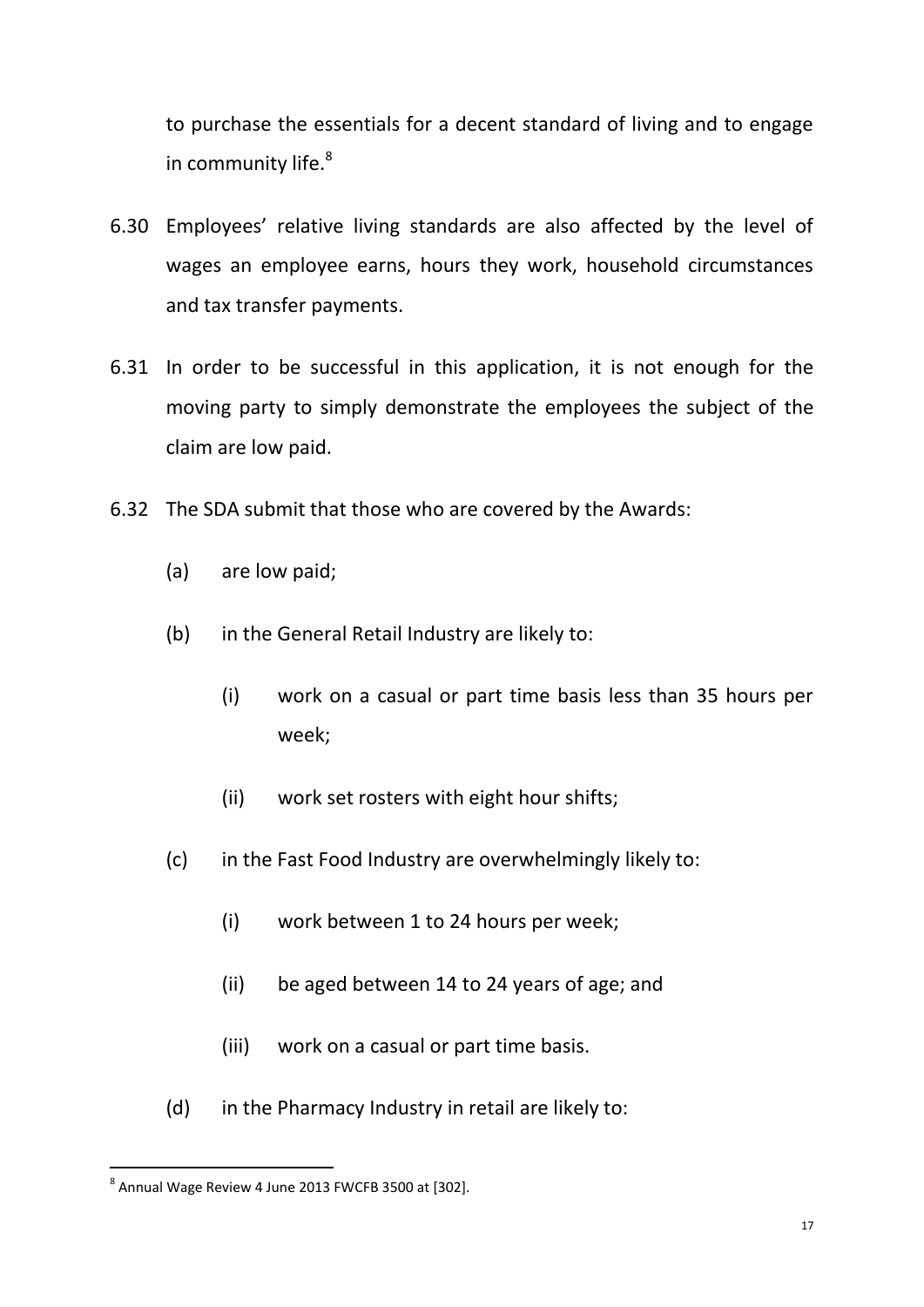- (i) be female;
- (ii) work on a casual or part time basis less than 35 hours per week;
- (iii) be 25 to 65 years old.
- 6.33 The SDA does not provide specific evidence of employees who work in the Hair and Beauty Industry or in the Mannequins and Models Industry.
- 6.34 The SDA broadly state that an absence of BDL impacts upon a small number of donor employee's who live in regional areas, with particular caring responsibilities or in one case the apparent wish to play cricket.
- 6.35 On the SDA's own submissions, in the majority of cases the employees whose work is covered by the Awards are likely to work fewer than full time hours on a casual or part time basis. It is difficult to see why such employees would require employer paid leave donate blood, and could not do so in their spare time.
- 6.36 There is nothing before the Commission which demonstrates that the deponents in the SDA evidence are a representative sample of the majority of people working under the Awards.
- 6.37 Whilst there is no lack of sympathy for such persons, it cannot be said that the insertion of BDL is necessary to meet the modern awards objective, especially if it is not the case for the large majority of people. On any characterisation, BDL cannot be considered to be a need of the low paid.

## Section 134(1)(b) - The need to encourage collective bargaining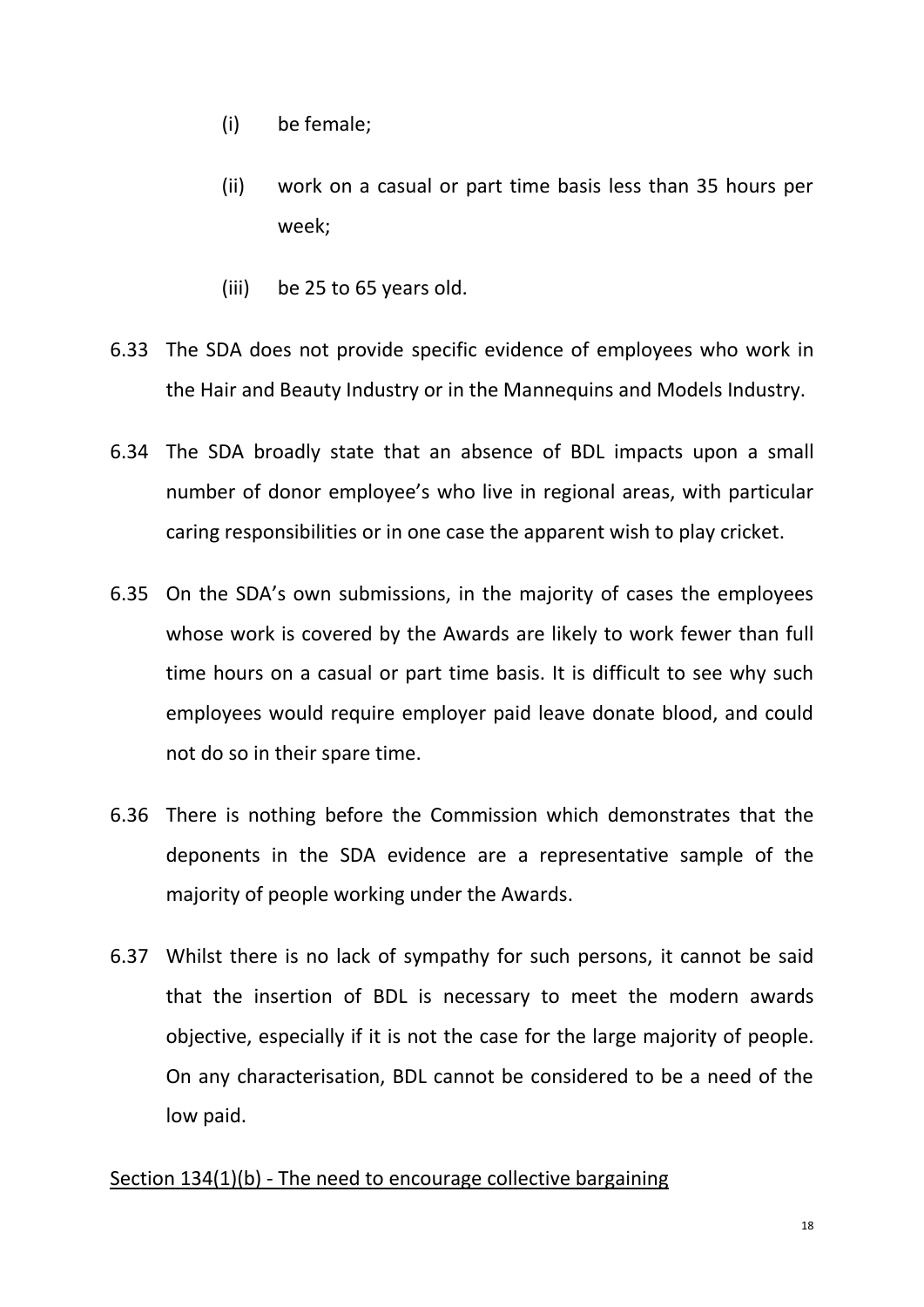- 6.38 The phrase *"encourage"* means to inspire with courage, spirit or confidence;... to stimulate by assistance, approval..."<sup>9</sup>. This particular limb does not simply require the Commission to find that a provision does not encourage enterprise bargaining, nor does it require it to make it easy to obtain a bargained outcome.
- 6.39 Placing a one size fits all clause in the Awards simply changes the scheme of the BOOT against which enterprise agreement bargaining occurs rather than serving to encourage or promote enterprise bargaining itself.
- 6.40 The SDA argue that *"the inclusion of BDL in an award will not be a disincentive to collective bargaining"*. When properly considered within the scheme of the FW Act, Modern awards and enterprise bargaining, if one were to include BDL in an award, it would remove an outcome which has historically and currently only ever been achieved as the result of bargaining efforts.

# Section 134(1)(c) - The need to promote social inclusion through workforce participation

- 6.41 The word promote, like encourage, is a positive act. "Promote" has a stronger positive meaning than "encourage" and means "...to advance in rank, dignity, position etc to further the growth development progress of; to help to found, originate, organise or launch..."<sup>10</sup>
- 6.42 "Social inclusion" is a term that has been considered by the Commission previously and essentially goes to the diversity of demographic

 $<sup>9</sup>$  Macquarie Dictionary, Third Edition p. 365.</sup>

<sup>10</sup> Macquarie Dictionary, Third Edition p. 923.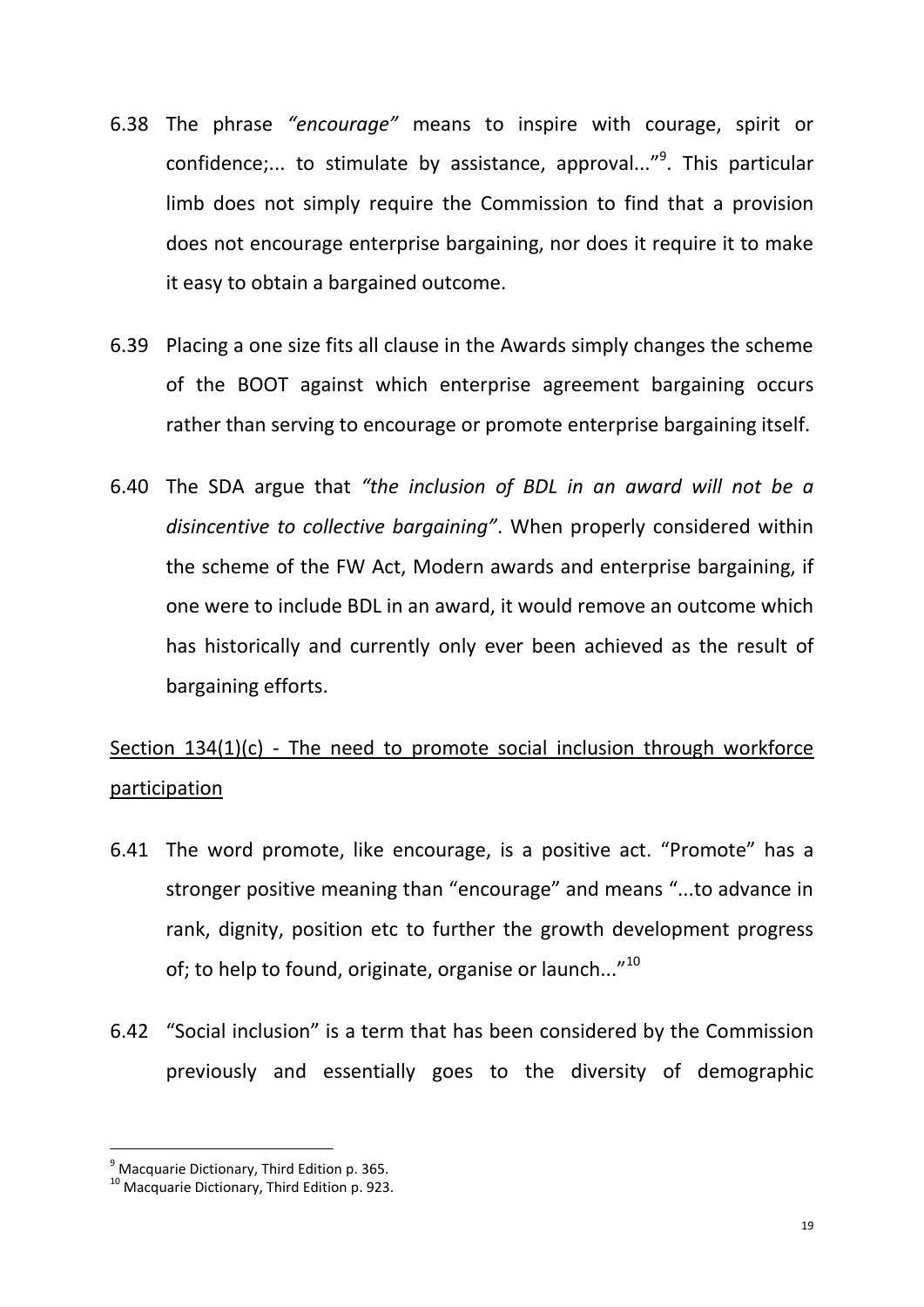composition within the workforce and the broader issue of having employment and reasonably engaging in community life.

- 6.43 Clauses that ordinarily promote social inclusion through workforce participation are those that encourage the optimum level of participation irrespective of the employee's circumstance; flexibility clauses, broad flexibility in the types of employment and their flexibility to meet different social circumstances etc are examples of provisions which promote social inclusion.
- 6.44 The SDA evidence in this matter does not assist in relation to the question whether the the Awards in their current form (without paid BDL) prevent participation in the workforce and result in a form of social exclusion.
- 6.45 The SDA argue that a lack of BDL:

*"can be a detriment to the living standards in a broad sense for the regular blood donor who cannot participate in a social activity."*

- 6.46 This characterisation of section 134(1)(c) by the SDA misunderstands the nature of this head of considerations and is not an accurate way to describe the actions of regular blood donation.
- 6.47 BDL in and of itself does not promote social inclusion through workforce participation. At its highest there is social utility in blood donation and it would be generally seen as better if more people donated blood, but the act of giving blood does not promote social inclusion through workforce participation.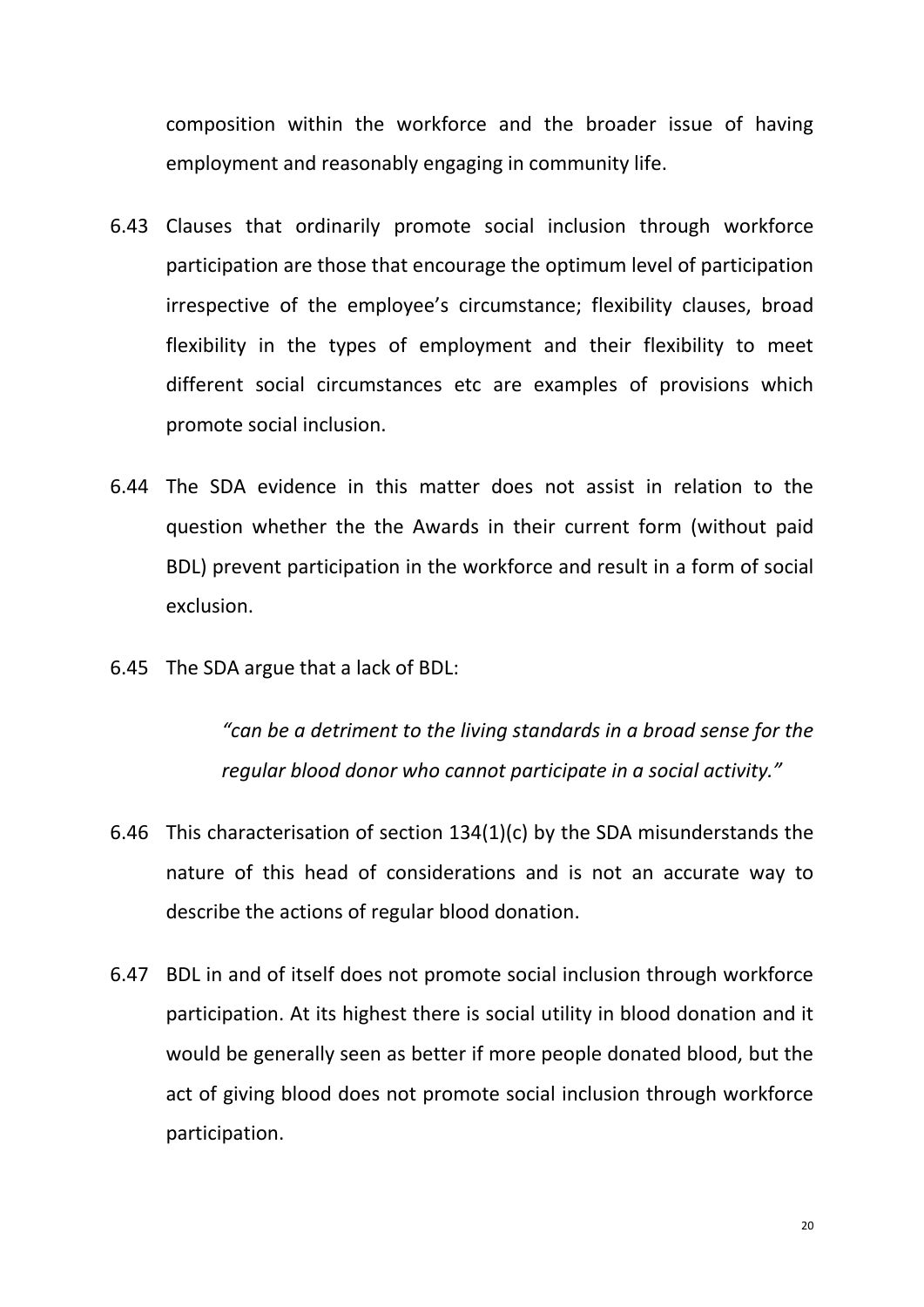6.48 In any event, the SDA evidence in this matter does not demonstrate this, and section 134(1)(c) cannot be made out.

# Section 134(1)(d) - The need to promote modern flexible working practices and the efficient productive performance of work

- 6.49 As with bargaining and social inclusion this limb is expressed as a "need" but is qualified by the word "promote".
- 6.50 This limb of the modern awards objective is aimed squarely at promoting:
	- (a) flexible modern work practices; and
	- (b) the efficient and productive performance of work.
- 6.51 The language in this limb of section 134 is directed at the nature of the work practices and then to the performance of work as regulated by the modern award to achieve a particular goal.
- 6.52 Elements of this would seem uncontroversial:
	- (a) ensuring that there are no artificial barriers to the performance of work; and
	- (b) ensuring appropriate fluidity of the use of labour without unnecessary or arbitrary restrictions.
- 6.53 The notion of the efficient and productive performance of work extends to the broader cost structures against which labour is engaged and this would include the extent of leave an employee can access.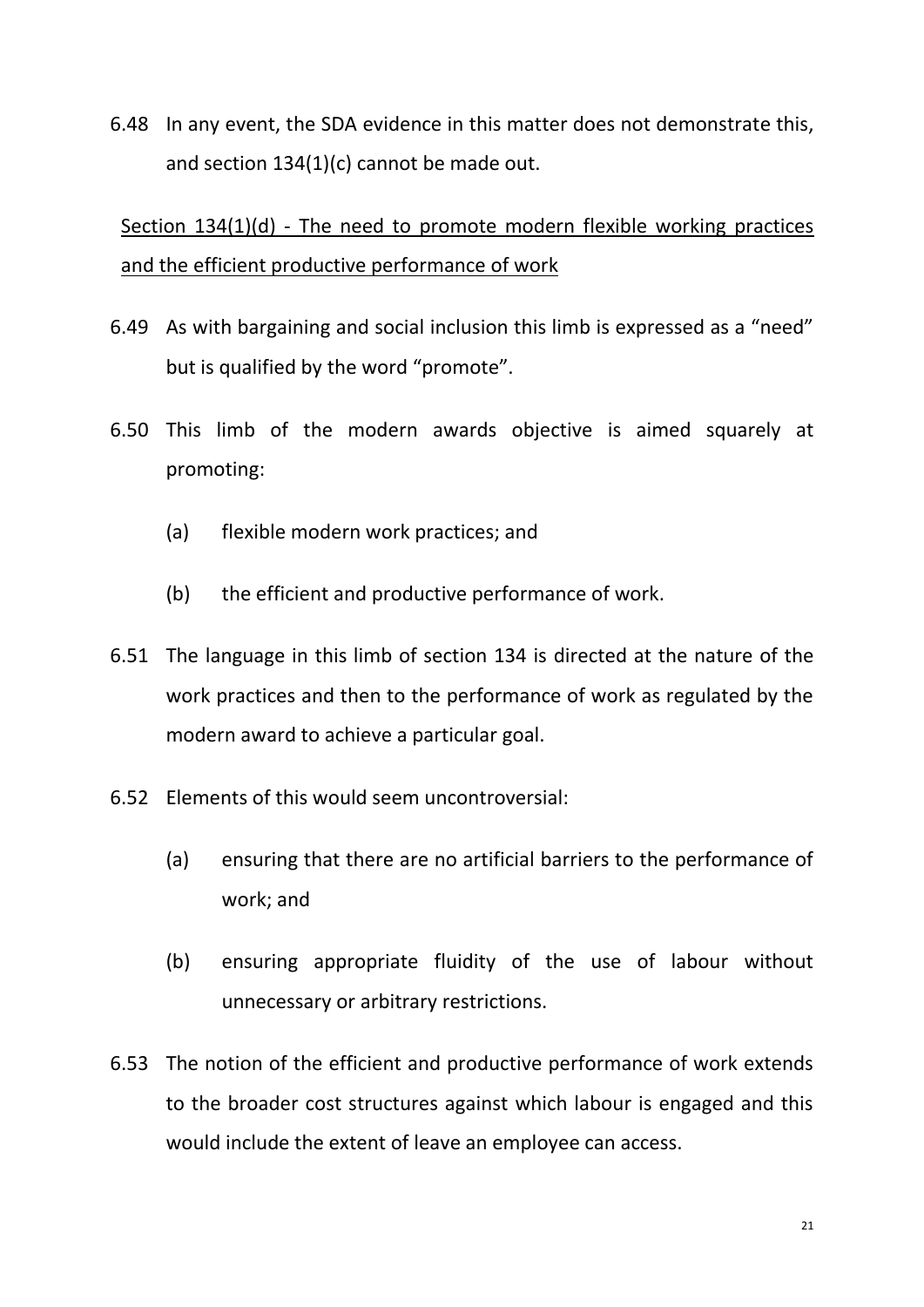- 6.54 BDL will have a significant impact of the productive and efficient performance of work and it cannot be said to promote flexible work.
- 6.55 It would create rostering difficulty for employers in industries which are covered by the Awards involving work that cannot be performed anywhere other than at the place of business.
- 6.56 At least some employers will be forced to pay overtime to employees to cover those donating blood accessing BDL.
- 6.57 The SDA submissions state that there would be no disruption to "the business" because the taking of BDL would be predictable. The level of disruption will depend on the business. For example many clients of hairdressers deal with one individual only. A fast food employer will have rostering arrangements which ensure there a certain number of employees employed at any one time which are necessary to properly carry out the service of food.
- 6.58 The suggestion that "it would be relatively easy to find replacement staff with the necessary skills..." is without foundation or qualification. The SDA evidence, as the moving party, does not provide evidence for these assertions as would be required to satisfy this component of the modern awards objective.

## Section 134(1)(da) - The need to provide additional remuneration

6.59 This limb has no work to do in the current case.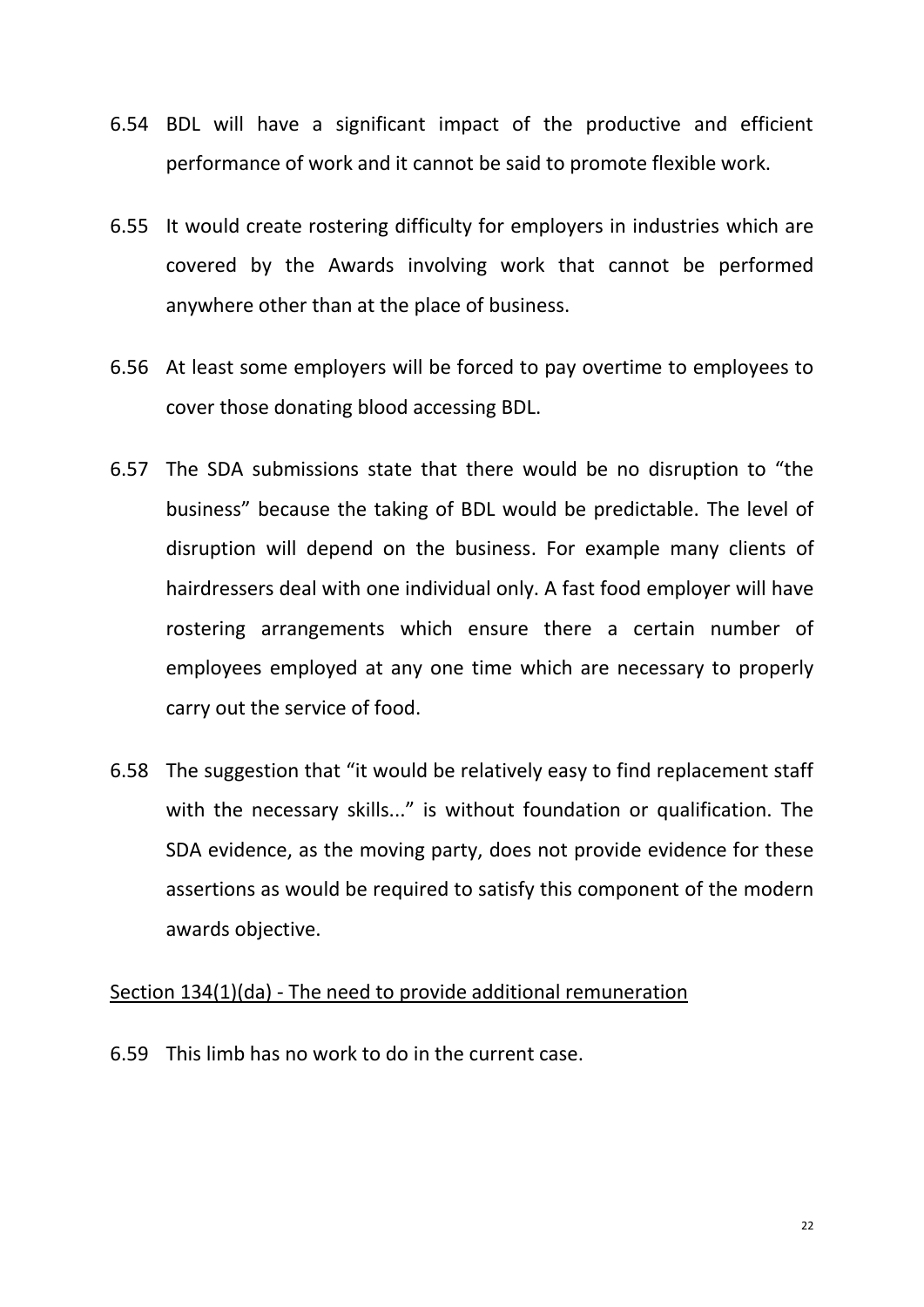# Section 134(1)(e) - The principle of equal remuneration for work of equal or comparable value

6.60 This limb has no work to do in the current case.

# Section 134(f) - Likely impact on business, including productivity, employment and regulatory burden

- 6.61 This limb of section 134(1) requires the Commission to consider the likely impact of exercising its power on business.
- 6.62 This consideration should be contextual; in each industry or occupation the subject of a modern award not in aggregate.
- 6.63 This consideration at its simplest is the impact on business, especially small and medium sized businesses, of BDL leave being inserted in the Awards, which would result in two hours being lost up to four times per year per employee. This approximately equates to 8 hours or marginally more than 1 day per year per employee.
- 6.64 Such an amount of time is significant, especially when considered in the overall scheme of leave which is provided to employees in Australia outlined above.
- 6.65 In the estimation of the SDA, *"BDL imposes no regulatory burden on the business and no negative impact on employment".* Such a statement lacks credit, as of course there will be the regulatory, administrative and employment burden on employment of:
	- (a) keeping records pertaining to BDL including leave balances and evidence of attendance;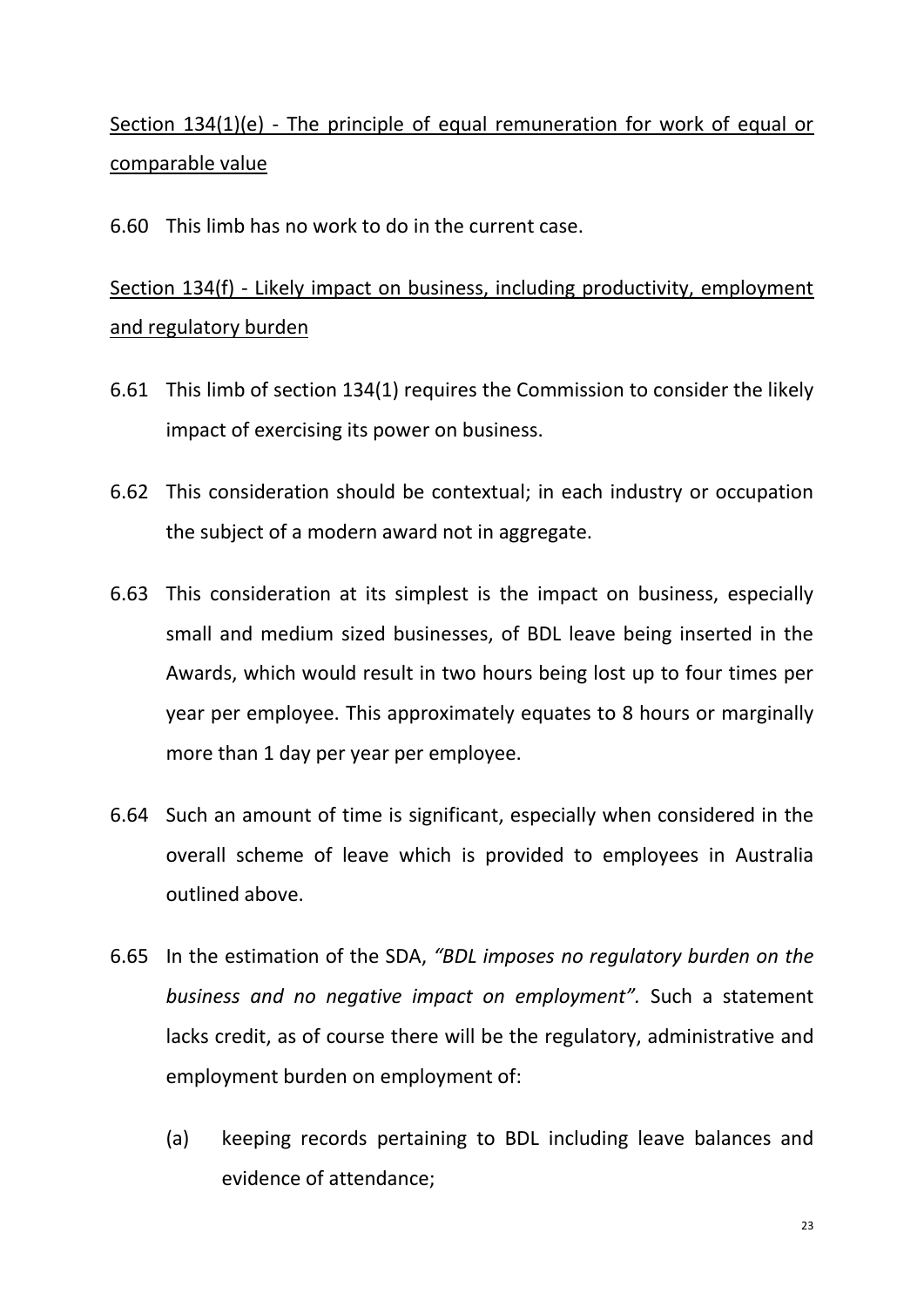- (b) there is no indication as to whether the SDA intends BDL to be cumulative and accrue from year to year but this would have a clear effect on business;
- (c) the requirement to pay overtime to employees to cover others accessing BDL will have a quite obvious negative effect on employment and business generally; and
- (d) the minimum engagement clauses in the Awards do not permit an employee to be engaged for a period of fewer than 3 hours resulting in employers being required to remunerate replacement employees brought in for short engagements or pay overtime to cover those absent on BDL.
- 6.66 The impact on productivity is detrimental as the unitary cost of engaging individuals to cover those on leave on overtime effectively doubles the cost of the labour on a per hour basis during the absence.
- 6.67 All of this has a cost impact on a business which affects productivity and employment.
- 6.68 The SDA submits that the numbers of people accessing BDL would be low in support of the position that its effect on business will not be great. In support of this the SDA conducts a basic division exercise involving the number of blood donors in 2015/16 by the number of people who are said to be in employment. In percentage terms this is said to be 3.9%. The SDA label 3.9% as the "potential take up rate" of BDL in any business.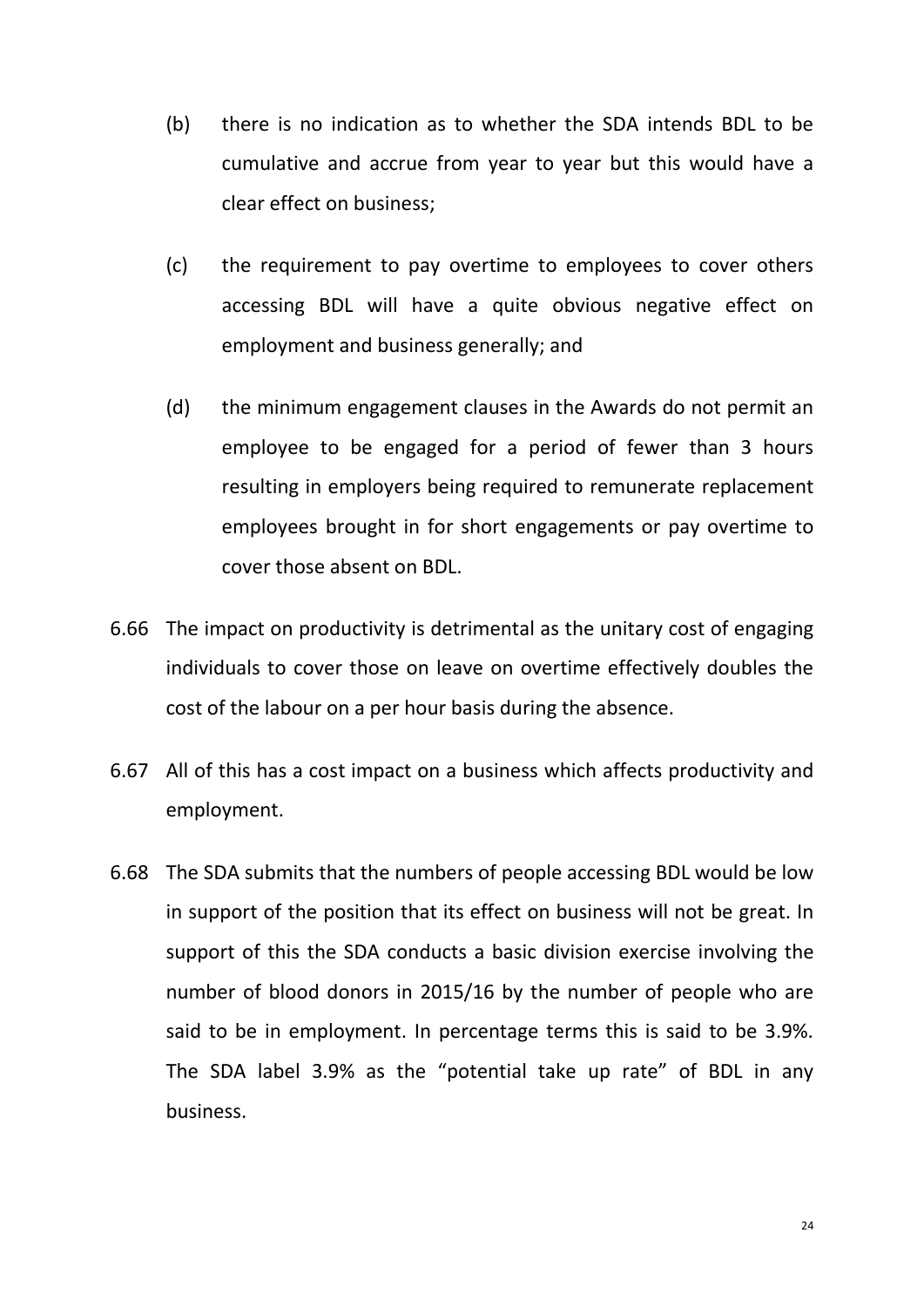- 6.69 Of course such a calculation involves a leap of faith, especially in the circumstances of a small business with fewer than 15 employees. It is not trite to explain the circumstances of a business with up to 5 employees for whom the loss of a single employee would result in minimum 20% loss of total available labour.
- 6.70 At the same time as submitting that the take up rate of BDL will be negligible, the SDA submits that the ultimate objective is to encourage and enable more employees to donate blood.
- 6.71 These positions are contradictory and both cannot be sustained.
- 6.72 The SDA additionally states that the average donation times are 40 minutes according to the Red Cross. However the Red Cross calculation of course does not include travel time to and from the donation location.
- 6.73 Furthermore there is no consideration of waiting times which on the SDAs own submission is said to be 28.9 minutes to 41.2 minutes from registration to collection.<sup>11</sup>
- 6.74 It is not difficult to envisage a set of circumstances in which the provision of two hours per occasion donating blood will not be sufficient.

 $11$  Submission filed by the SDA 2 May 2017, Annexure 11.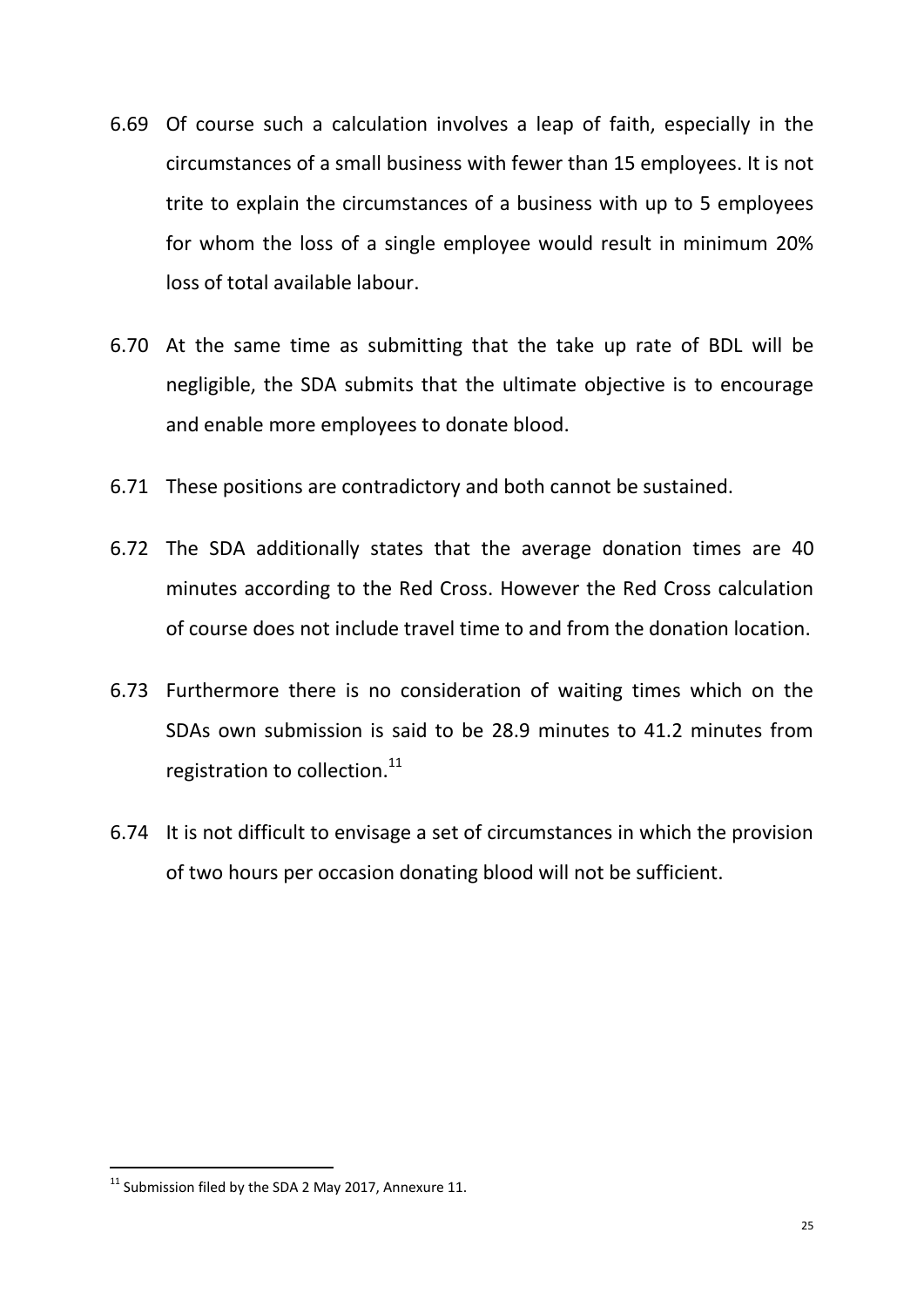Section 134(1)(g) - Need to ensure simple easy to understand stable and sustainable system of modern awards

- 6.75 Like many limbs of the modern awards objective, this limb is expressed in imperative terms as a need but it is also qualified with the word "ensure".
- 6.76 This suggests that an object that must be achieved by modern awards is a simple, easy to understand stable and sustainable modern award system.
- 6.77 The word "simple" means *"... easy to understand, deal with, use ... not elaborate or artificial ..."*<sup>12</sup> *.* The words *"easy to understand"* are expressly stated and there is clearly some overlap between the notion of "simple" and "easy to understand".
- 6.78 The notions of "stable" and "sustainable" are more complex. These could be said to introduce notions going to the inter-relationship of modern awards and their relevance and therefore longevity.
- 6.79 Introducing a new and complex form of paid leave has a detrimental affect to the simplicity of modern awards and increases the likelihood of instability and complexity. The SDA provides no evidence and does not address this limb of the modern awards objective. The BDL proposal if inserted would result in unnecessary overlap of conditions in five modern awards with the way in which award covered employees in every other industry or occupation in the country operate.

<sup>&</sup>lt;sup>12</sup> Macquarie Dictionary, Third Edition, p. 1081.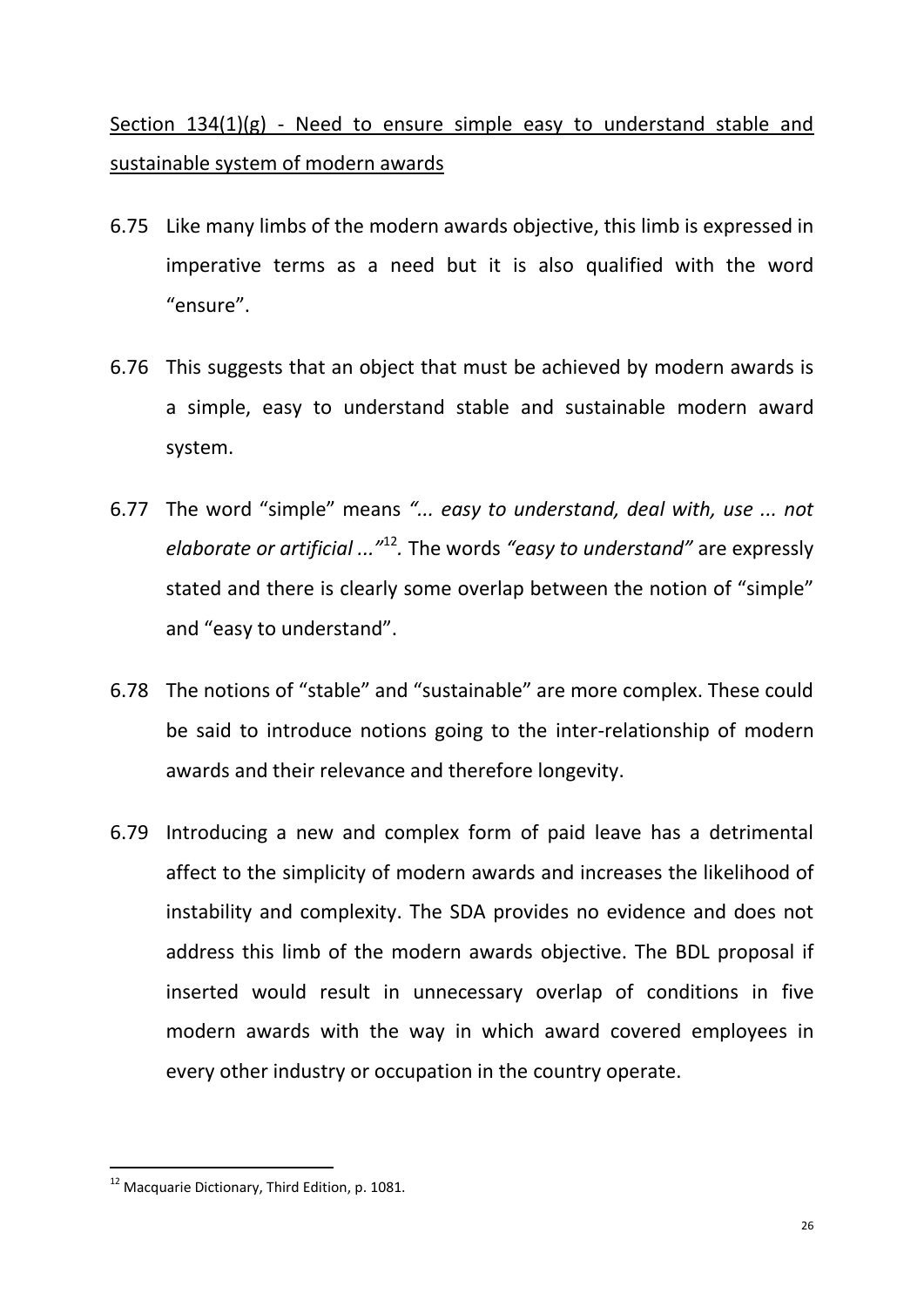- 6.80 The claim does not support simple and sustainable modern awards. As earlier submitted the claim has the potential to encourage new claims for paid time to engage in public spirit activities.
- 6.81 Though probably a typographical error, the SDA also state that if the limb of section 134(1)(g) is satisfied, this has the effect of achieving the modern awards objective. That is clearly incorrect.

Section 134(1)(h) - The likely impact of any exercise of modern award powers on employment growth, inflation and the sustainability, performance and competitiveness of the national economy -

- 6.82 This limb of section 134 requires the Commission to consider the likely impact of exercising its power in the context of the broader economy.
- 6.83 We have not sought to adduce expert evidence in these proceedings of the net effect of BDL on the national economy and the effect on Australia's international competitiveness.
- 6.84 If the net effect of BDL is 1 day of absence per year per employee, on top of an already generous scheme of leave available to employees as described above and at Table A, the SDA's submission that there will be "no detrimental effect" on inflation, employment growth and the sustainability, performance and competitiveness in the Australia economy cannot be sustained. This submission made in absolute terms is claimed to be supported by the evidence of a number of employees who work pursuant to the Awards.
- 6.85 At its highest, it could be said the SDA seeks to show that there is negligible effect, not that there is not detrimental effect.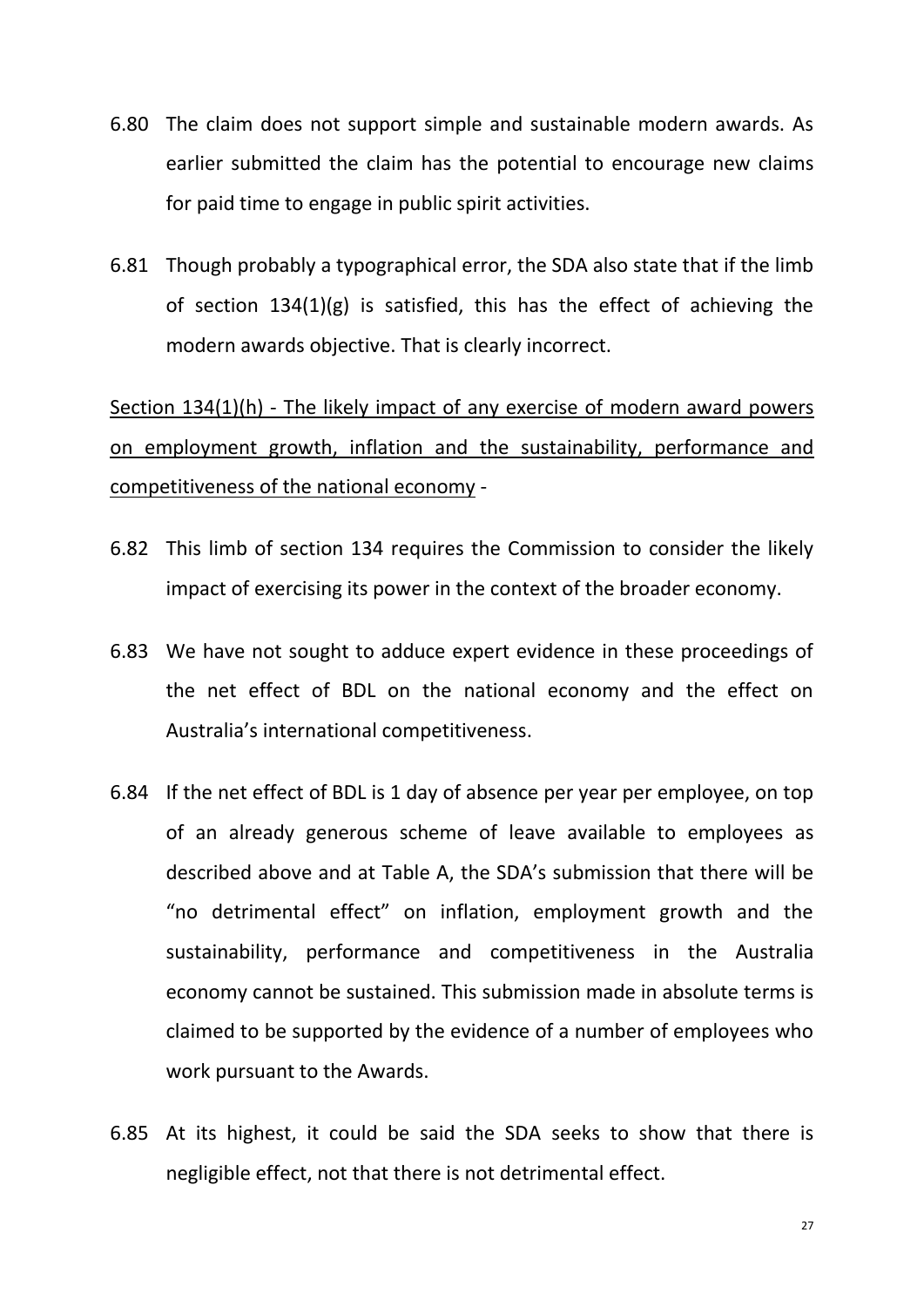6.86 The SDA evidence can be said to demonstrate that a statistically inconclusive sample of employees employed would like to donate blood during working hours and be paid during their absence.

### Conclusion in respect of the modern awards objective

- 6.87 In our respectful submission, there is insufficient evidence before the Commission to enable members of the Bench to displace the status quo and to warrant an amendment of the Awards.
- 6.88 When weighed on balance, and on the basis of the limited evidentiary case which has been advanced by the SDA, the Commission should conclude that the insertion of BDL is not necessary to meet the modern awards objective. We further submit that the Awards set a fair and relevant minimum safety net (with the NES) in their current form.
- 6.89 There is no modern award that provides for any provision of BDL or any other form of leave, save for the *Aboriginal and Community Controlled Health Services Award 2010* which contains dispute resolution training leave.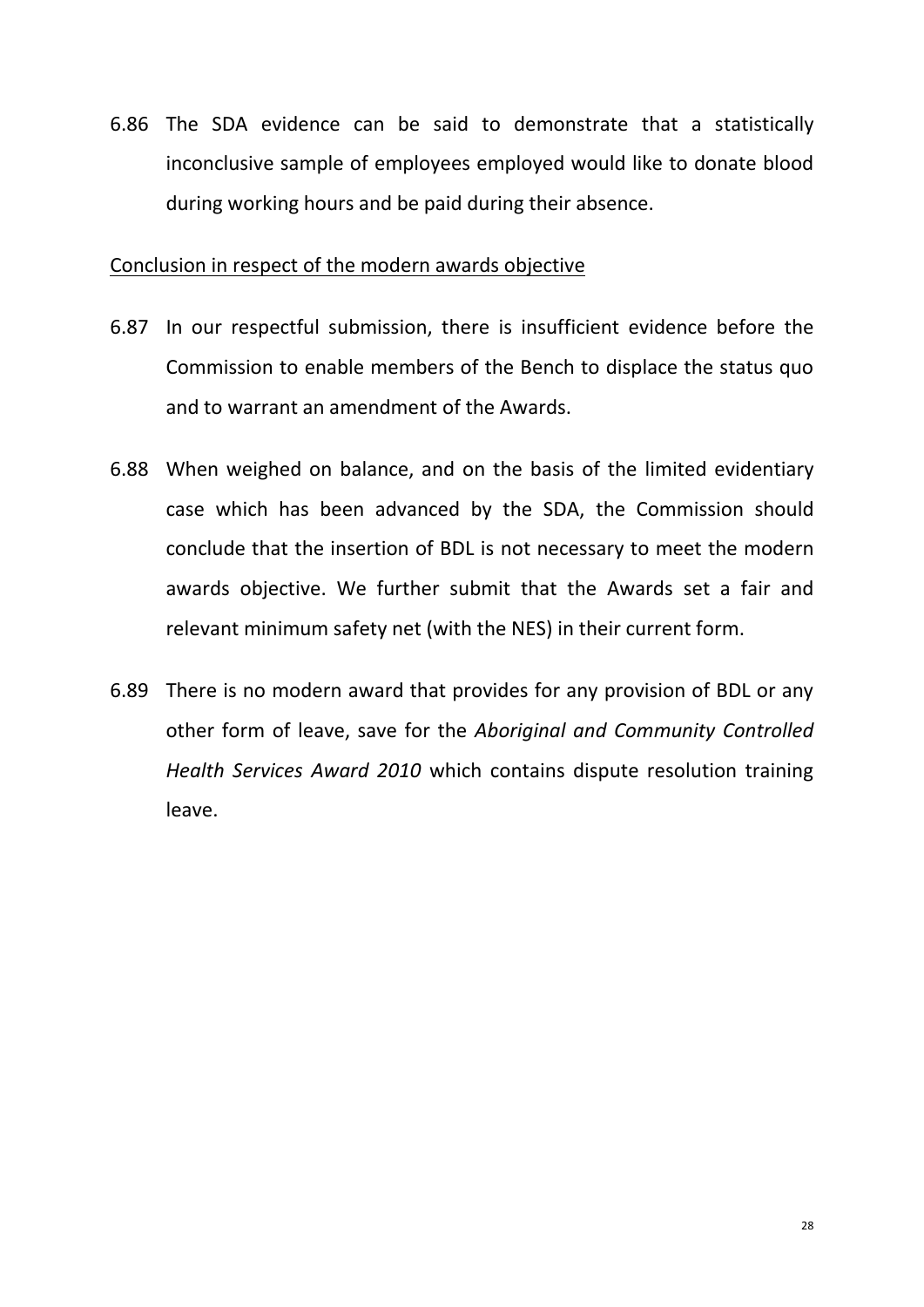# **7. EXISTING ABILITY OF EMPLOYEES TO DONATE BLOOD OUTSIDE OF WORK**

- 7.1 There are a number of ways for employees to donate blood outside their work hours.
- 7.2 Employees who live in metropolitan areas generally have the possibility of donating their blood between Monday to Saturday at donation centres, and in blood donor vans in operation either in the morning or afternoon and sometimes in operation for the duration of the day.<sup>13</sup>
- 7.3 For those in regional centres availability varies between Monday to Friday or Monday to Saturday donation either in the morning or afternoon and sometimes both.
- 7.4 On the fringe of large capital cities, or in regional centres, donation centres and vans vary in availability from approximately 30 to 80km+ away and services may either be available from Monday to Friday in the most cases, or Monday to Saturday in other cases.
- 7.5 Given the size of the Australian continent, the Red Cross blood donation service is of excellent coverage and quality.
- 7.6 Blood donation services are able to be accessed by individuals during business hours and appointments are recommended.
- 7.7 When taken together, individuals and the community at large have a wide array of possible options for blood donation available to them.
- 7.8 It certainly cannot be concluded the average person does not have the possibility to donate blood except during working hours. The evidence of the SDA demonstrates the particular requirements of employees who

<sup>13</sup> Australian Red Cross website, *http://www.donateblood.com.au/blood-donor centre,* accessed 15 June 2017.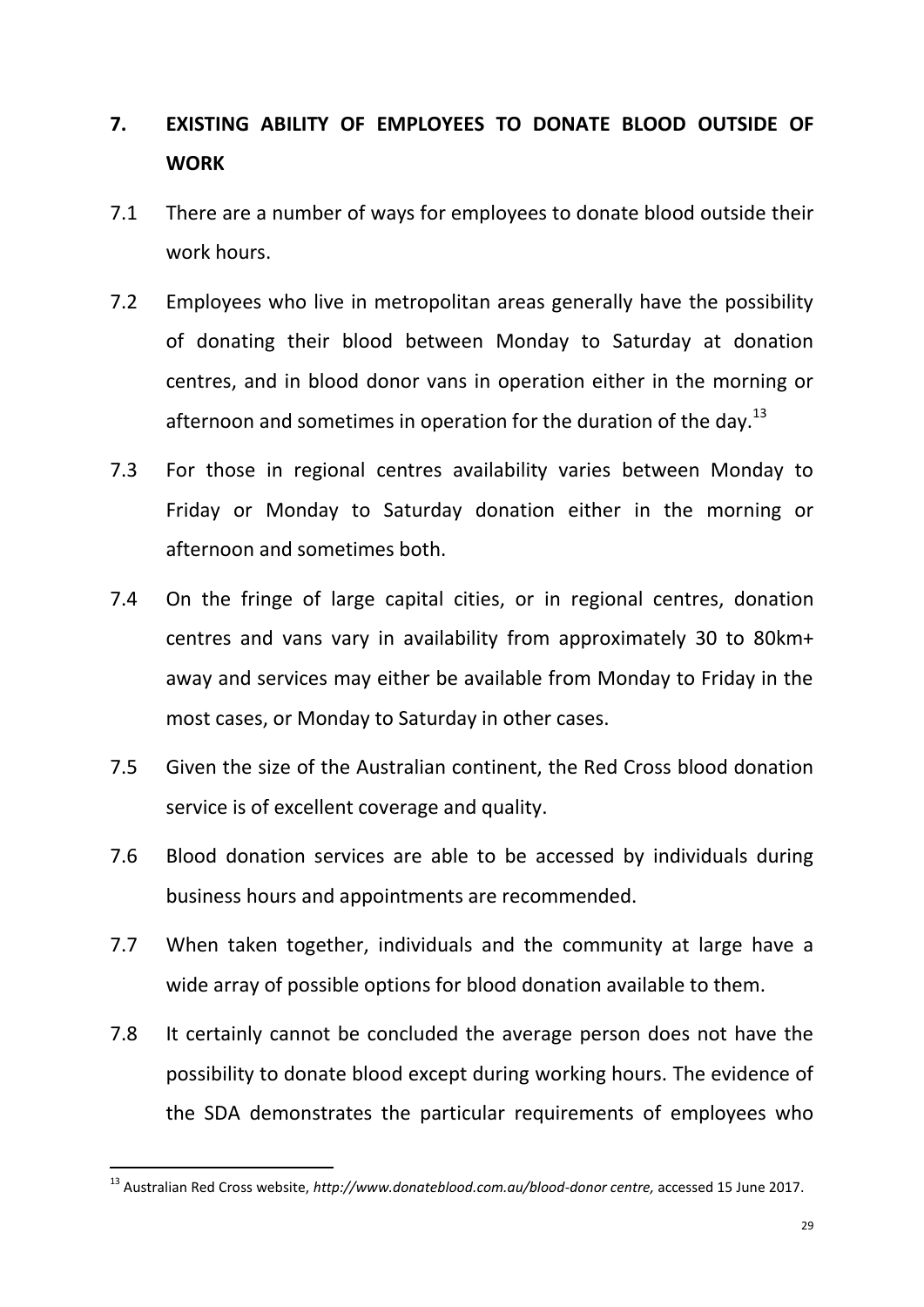are employed in businesses covered by the Awards who have additional caring or parental responsibilities.

- 7.9 The ABS data deployed by the SDA also demonstrates that those who depose in affidavits in this case is not representative of the number of hours typically worked by those in the industry.
- 7.10 It is not difficult to envisage that employees the majority of whom work fewer hours than a full time 38 hour week would have ample time and opportunity to occasionally donate blood.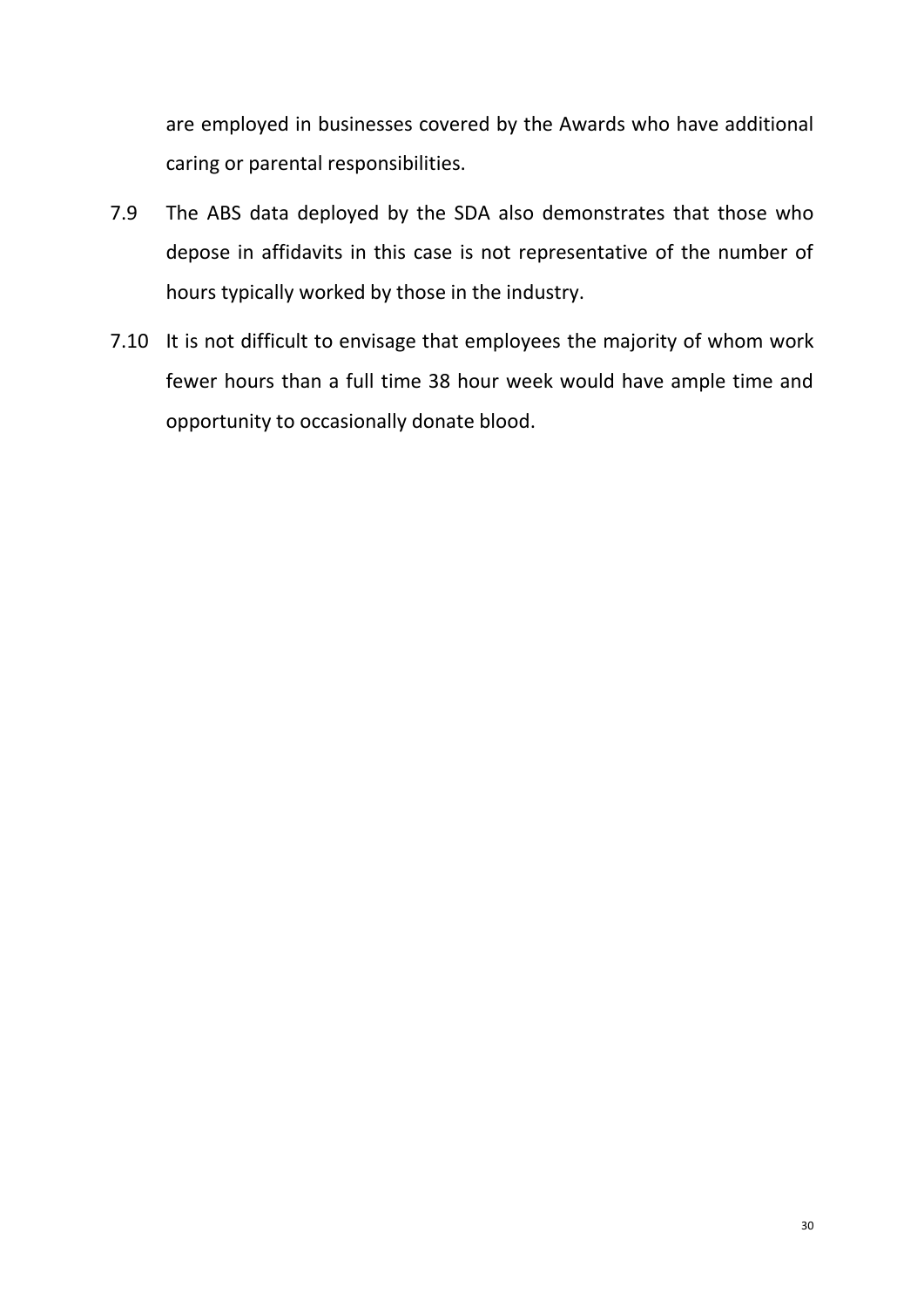### **8. THE PROPOSED CLAUSE**

- 8.1 The insertion of BDL into the Awards needs to be evaluated on an Award by Award basis by the Commission however no substantive consideration has been provided by the SDA.
- 8.2 Nonetheless the clause proposed by the SDA is unsatisfactory for a number of reasons.
- 8.3 The SDA's clause is proposed for all of the Awards:

*X.1 A permanent employee shall be entitled to up to 2 ordinary hours paid Blood Donor Leave, without deduction of pay, on a maximum of four occasions per year for the purposes of donating blood.* 

*X.2 The employee shall notify his or her Employer as soon as possible of the time and date upon which he or she is requesting to be absent for the purpose of donating blood.* 

*X.3 The employee shall arrange for his or her absence to be on a day suitable to the employer and be as close as possible to the beginning or ending of his or her ordinary working hours.* 

*X.4 Proof of attendance of the employee at a recognised place for the purpose of donating blood and the duration of such attendance shall be produced to the satisfaction of the employer.*

8.4 Clause X.1 provides an *entitlement* to "permanent employees" that is likely to be full-time and part-time. On the SDA's own evidence a large number of employees employed pursuant to the Awards are engaged fewer than full time hours. Non-full time employees have ample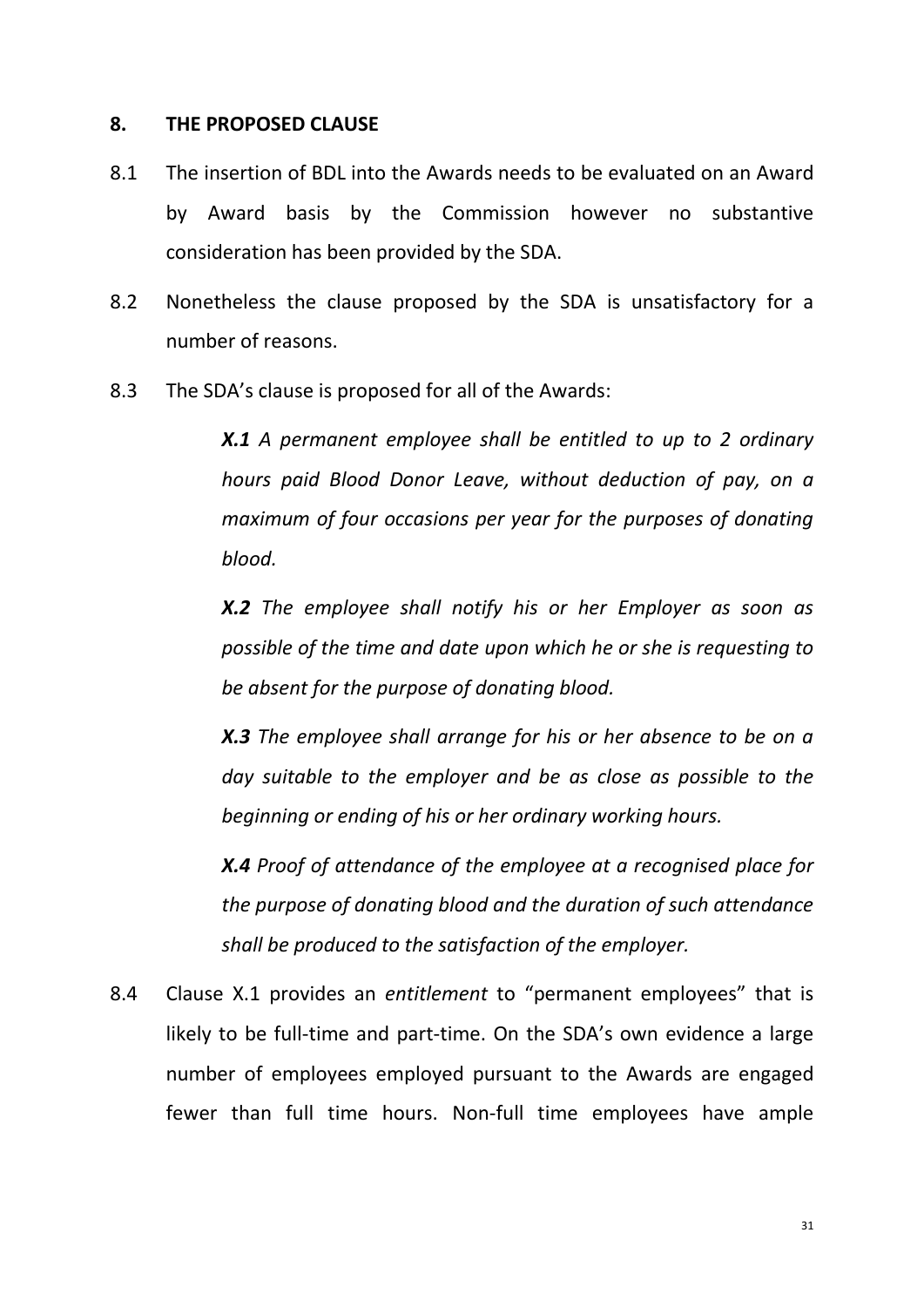opportunity to donate blood at a time suitable to them outside their work hours.

- 8.5 The provision of "up to two hours paid Blood Donor Leave" will in many cases, for reasons outlined above, be insufficient time in which to donate blood, even if a donation centre is available nearby.
- 8.6 Clause X.1 does not require an employee to attend the closest available location. The SDAs proposed clause would render it appropriate for an employee to exercise discretion to attend a blood donation centre which is not nearby and for which a period of time greater than 2 hours would be required.
- 8.7 The method accrual of BDL according the proposed clause is a matter which is entirely unclear. For instance, it is unclear whether BDL accrues from year to year, or whether the ability to take up to two hours leave crystallises for an employee on day one of their employment.
- 8.8 Whilst the SDA states in its submissions at paragraph 11.4 that its proposed BDL clause does not allow for the accrual of BDL from year to year, there is nothing present in the clause that gives effect to this statement. If this was the intent, one would expect the express exclusion of accrual. Such an omission causes uncertainty and inevitably leads to the uneven application of the proposed BDL provision.
- 8.9 Clause X.1 refers to an entitlement while clause X.2 refers to notification and request. Such language is confusing when considered against the overall scheme of words used in industrial instruments.
- 8.10 It would not be difficult to foresee circumstances which flow from the proposed clause in which an employee might place reliance on particular words to argue that he or she provided **notification** to his or her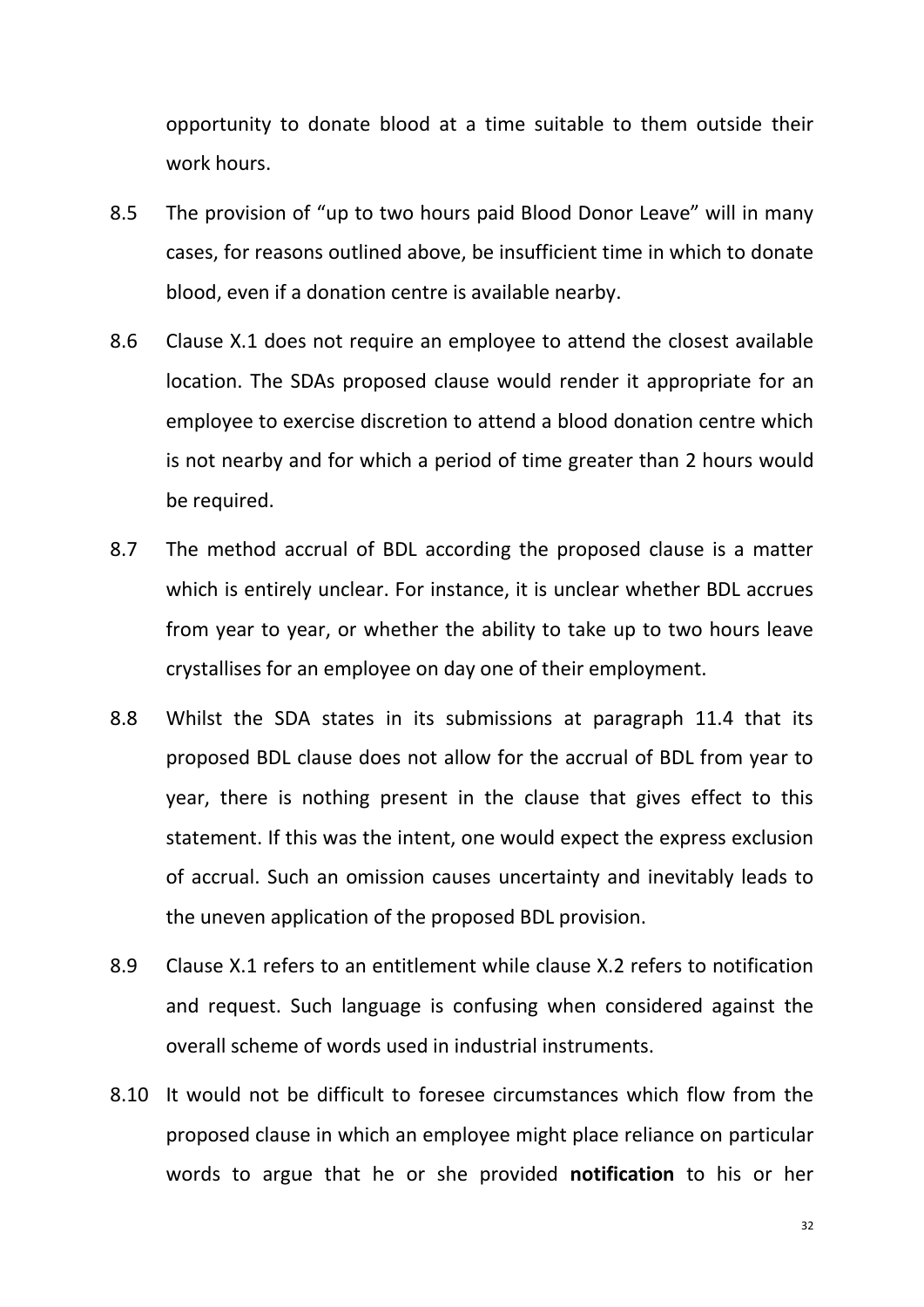employer to access an **entitlement** to paid BDL and that the absence from work is therefore an absolute right. Such a position would leave an employer in the invidious position of arguing that there is also an entitlement to refuse the **request** where it cannot operationally **arrange**  for the absence as is the apparent requirement in X.3.

- 8.11 The manner of the taking of BDL in the proposed clause is confusing and bound to be contentious and create disharmony.
- 8.12 Additionally, there does not appear to be any capacity for an employer to refuse a request for BDL. Such an imposition is without justification and is manifestly unfair to employers. There does not appear to be any consideration given to how "suitable to the employer would operate".
- 8.13 Instead, clause X.3 assumes that there will be a *"day suitable to the employer"*.
- 8.14 The proposed clause does not deal with the inevitable circumstances that BDL would lead to absences of over 2 hours in duration in a variety of circumstances including that the donation centre is too busy, there is blood donation equipment malfunction or breakdown, or other form of delay including involving the employees travel time to the donation centre.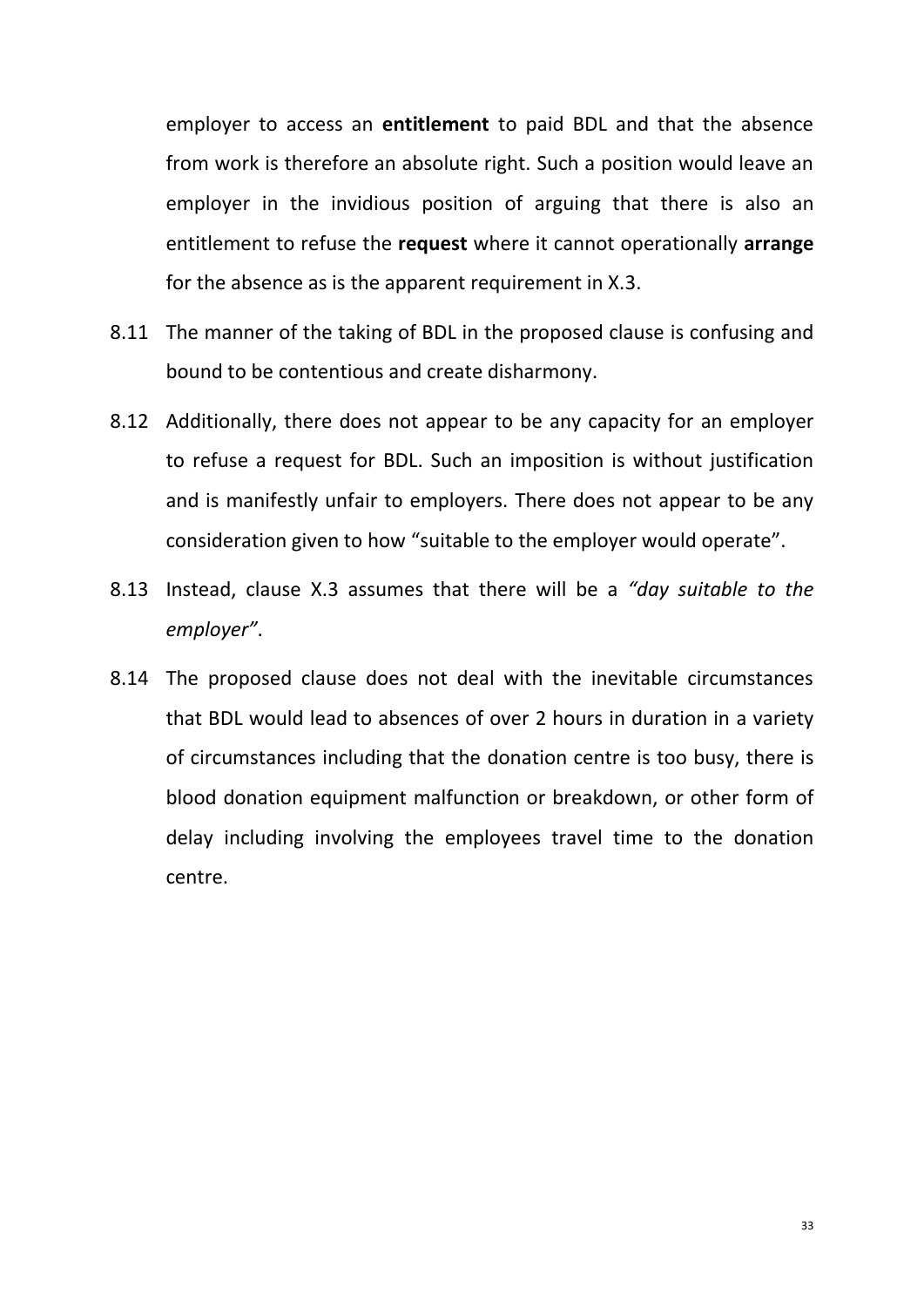8.15 In any case, the inclusion of BDL is not supported by our clients and the application made by the SDA should be dismissed.

 $M - 1$ 

**Luis Izzo Director** Australian Business Lawyers & Advisors Pty Limited (02) 9458 7640 luis.izzo@ablawyers.com.au

**Michal Roucek Senior Associate** Australian Business Lawyers & Advisors Pty Limited (02) 9458 7018 michal.roucek@ablawyers.com.au

**On behalf of Australian Business Industrial and the NSW Business Chamber Ltd**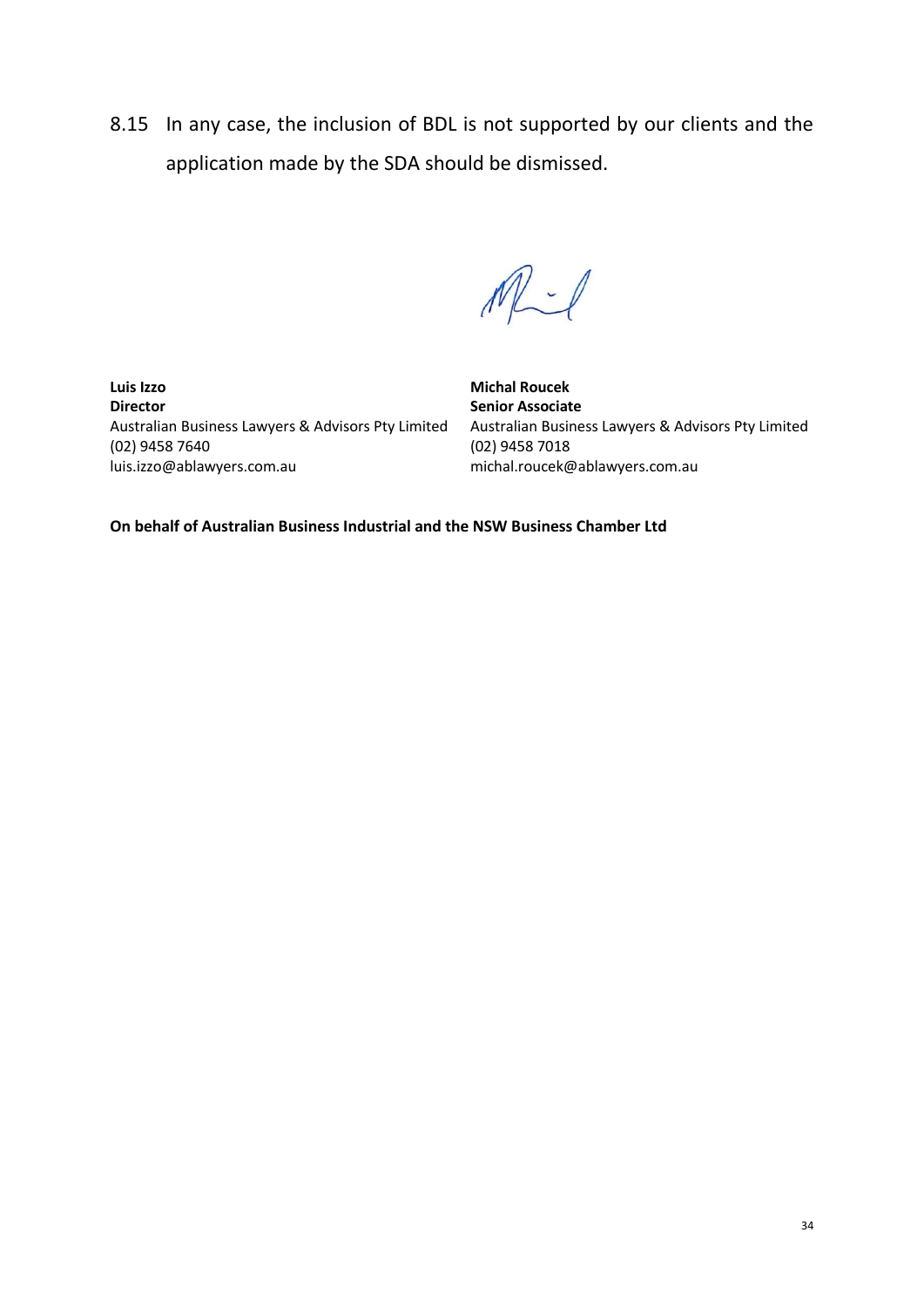#### **TABLE A - LONG SERVICE LEAVE ENTITLEMENTS IN AUSTRALIAN STATES AND TERRITORIES**

| <b>State or Territory</b> | <b>Name of Enactment</b>  | <b>Amount of basic leave</b><br>entitlement | <b>Casual Entitlement</b>                | <b>Comments</b>             |
|---------------------------|---------------------------|---------------------------------------------|------------------------------------------|-----------------------------|
|                           |                           |                                             |                                          |                             |
| Northern Territory        | Long Service Leave Act    | On completion of 10 years                   | Definition of employee in s7(1) includes | S 6(2)(b) excludes a person |
|                           |                           | continuous service with the                 | casual employees. But s12(1) requires    | who is entitled to long     |
|                           |                           | employer the employee's                     | continuous service which is likely to    | service leave under an      |
|                           |                           | entitlement is 1.3 weeks for                | exclude some casuals.                    | award                       |
|                           |                           | each completed year of<br>service           |                                          |                             |
| Queensland                | Industrial Relations Act, | On completion of 10 years                   | The casual entitlement is in s47(1). The | See section 49 for the      |
|                           | 1999                      | continuous service with the                 | employment is continuous unless          | casual minimum amount       |
|                           |                           | employer the employees                      | broken by a period of 3 months or more   | using a formula             |
|                           |                           | entitlement is 8.6667 weeks                 | from the start of one employment         | Actual service/52x(13/15)x  |
|                           |                           | per s43(2)(a)                               | contract to the next per s47(2).         |                             |
|                           |                           |                                             |                                          | hourly rate                 |
| Tasmania                  | Long Service Leave        | On completion of 10 years                   | The casual entitlement is in s5(3).      | Mining employees            |
|                           | Act, 1976                 | continuous service 8 2/3                    | Casual and part-time employees are       | entitlements differs        |
|                           |                           | weeks per $s8(2)(a)(i)$                     | considered to be continuously            |                             |
|                           |                           |                                             | employed if they have been regularly     |                             |
|                           |                           |                                             | working for 32 hours or more in          |                             |
|                           |                           |                                             | each consecutive period of four works.   |                             |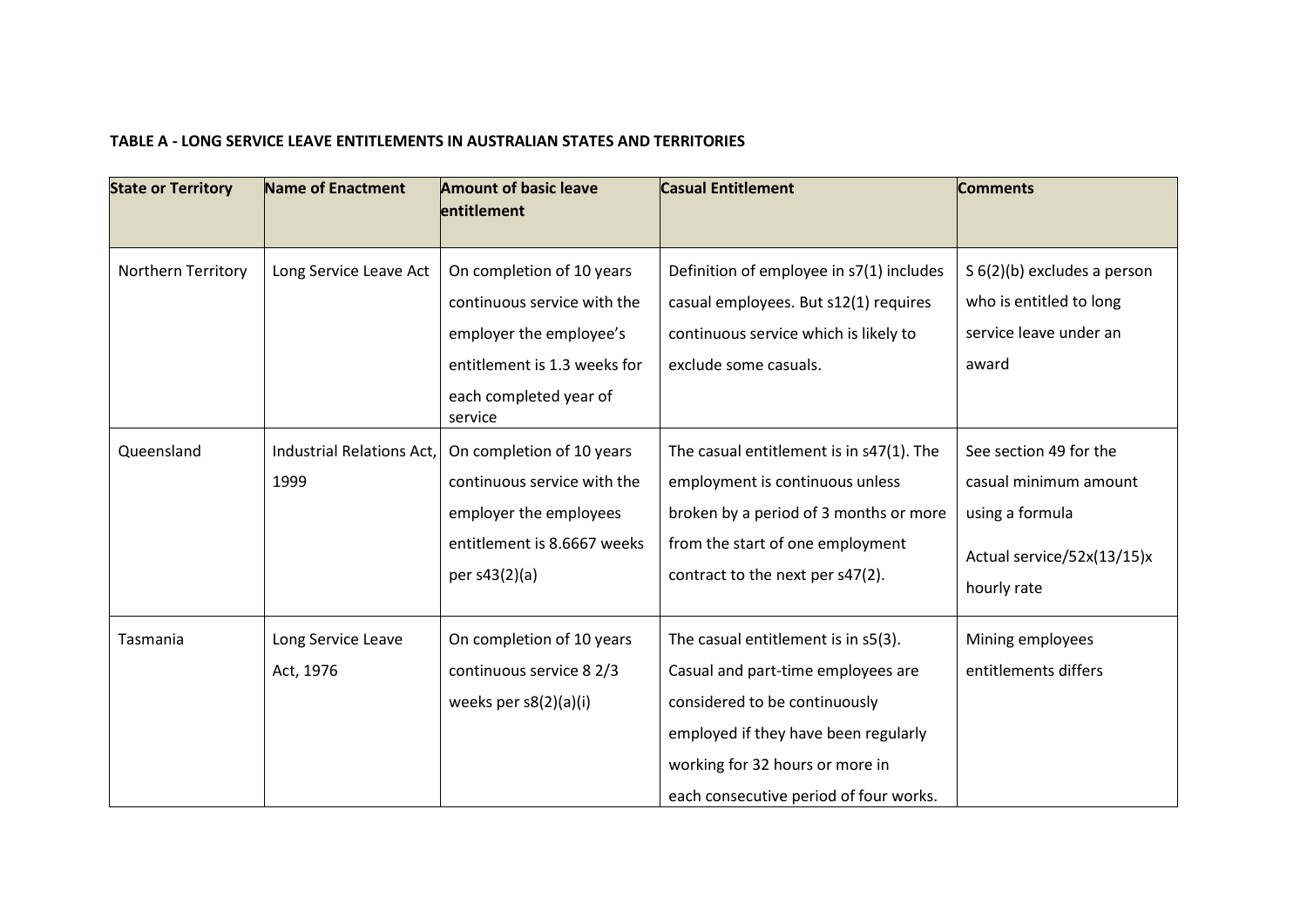| <b>State or Territory</b> | <b>Name of Enactment</b> | <b>Amount of basic leave</b>   | <b>Casual Entitlement</b>                 | <b>Comments</b>            |
|---------------------------|--------------------------|--------------------------------|-------------------------------------------|----------------------------|
|                           |                          | entitlement                    |                                           |                            |
| <b>New South Wales</b>    | Long Service Leave       | 2 months leave for 10          | Casuals mentioned in s4(11) but may be    | S4(2)(a3) defines month    |
|                           | Act, 1955                | years continuous service       | excluded if service is not "continuous"   | to mean 4 and 1/3rd        |
|                           |                          | per s 4                        |                                           | weeks                      |
| <b>ACT</b>                | Long Service Leave       | S3 and s4 provide 1.4 months   | S7(2) provides for the calculation of LSL | S7(3) contains a formula   |
|                           | Act 1976                 | leave for 7 years continuous   | payment for casual or part time           | to calculate LSL where the |
|                           |                          | service accrued at the rate of | employees as the ordinary number of       | employee converts from     |
|                           |                          | 1/5th of a month's leave for   | hours worked in the 12 months prior to    | full time to part-time or  |
|                           |                          | each year of service           | taking LSL multiplied by the ordinary     | casual                     |
|                           |                          |                                | remuneration of the employee on the       |                            |
|                           |                          |                                | day they qualified for LSL. Note that an  |                            |
|                           |                          |                                | employee is defined to include a casual   |                            |
|                           |                          |                                | employee. A casual employee is defined    |                            |
|                           |                          |                                | as engaged in regular and systematic      |                            |
|                           |                          |                                | employment with the employer in           |                            |
|                           |                          |                                | circumstances where employment of         |                            |
|                           |                          |                                | the same type would or might be           |                            |
|                           |                          |                                | offered but where the duration of         |                            |
|                           |                          |                                | employment is uncertain.                  |                            |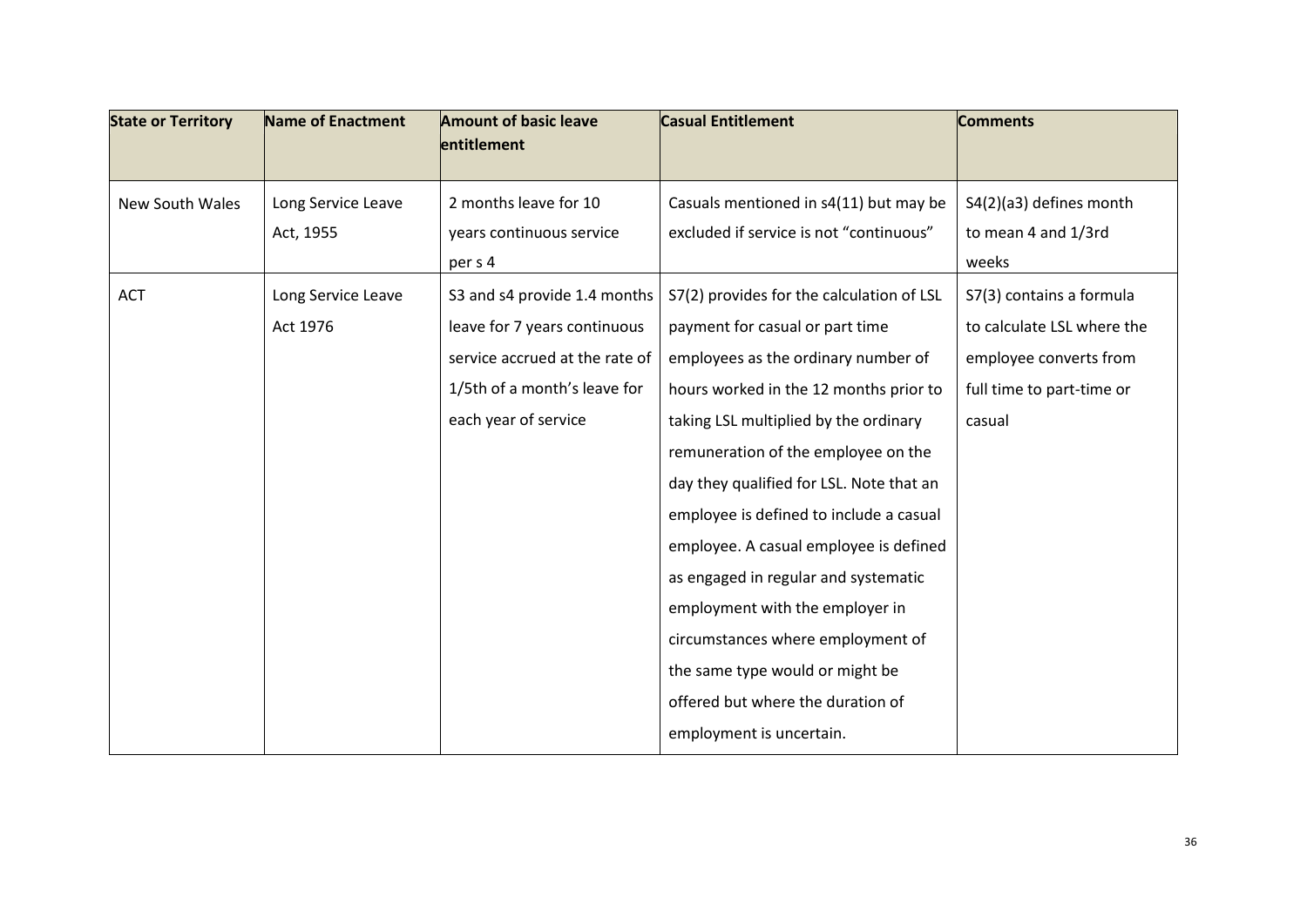| Name of Enactment  | <b>Amount of basic leave</b><br>entitlement | <b>Casual Entitlement</b>               | <b>Comments</b>               |
|--------------------|---------------------------------------------|-----------------------------------------|-------------------------------|
|                    |                                             |                                         |                               |
| Long Service Leave | 13 weeks after 10 years                     | S3(2)(b)(iii) contains an averaging     | Casuals must satisfy the      |
| Act, 1987          | continuous service per                      | provision where the employee was        | continuous service            |
|                    | s <sub>5</sub>                              | engaged on a casual or part time basis  | criterion.                    |
|                    |                                             | within three years of                   |                               |
|                    |                                             | the date of entitlement to LSL.         |                               |
| Long Service Leave | 13 weeks after 15 years of                  | S59(b) includes a casual or seasonal    | $S62a(1)(b)$ also permits the |
| Act 1992           | continuous service per s 56                 | employee in the definition of employee. | period of broken              |
|                    |                                             | S62A provides that casual and seasonal  | engagements to be greater     |
|                    |                                             | workers are entitled to LSL where their | than 3 months for casual and  |
|                    |                                             | employment has not been broken for a    | seasonal workers where the    |
|                    |                                             | period greater than 3 months.           | length of the absence is due  |
|                    |                                             |                                         | to the terms of engagement    |
|                    |                                             |                                         | of the employee               |
|                    |                                             |                                         | by the employer.              |
|                    |                                             |                                         |                               |